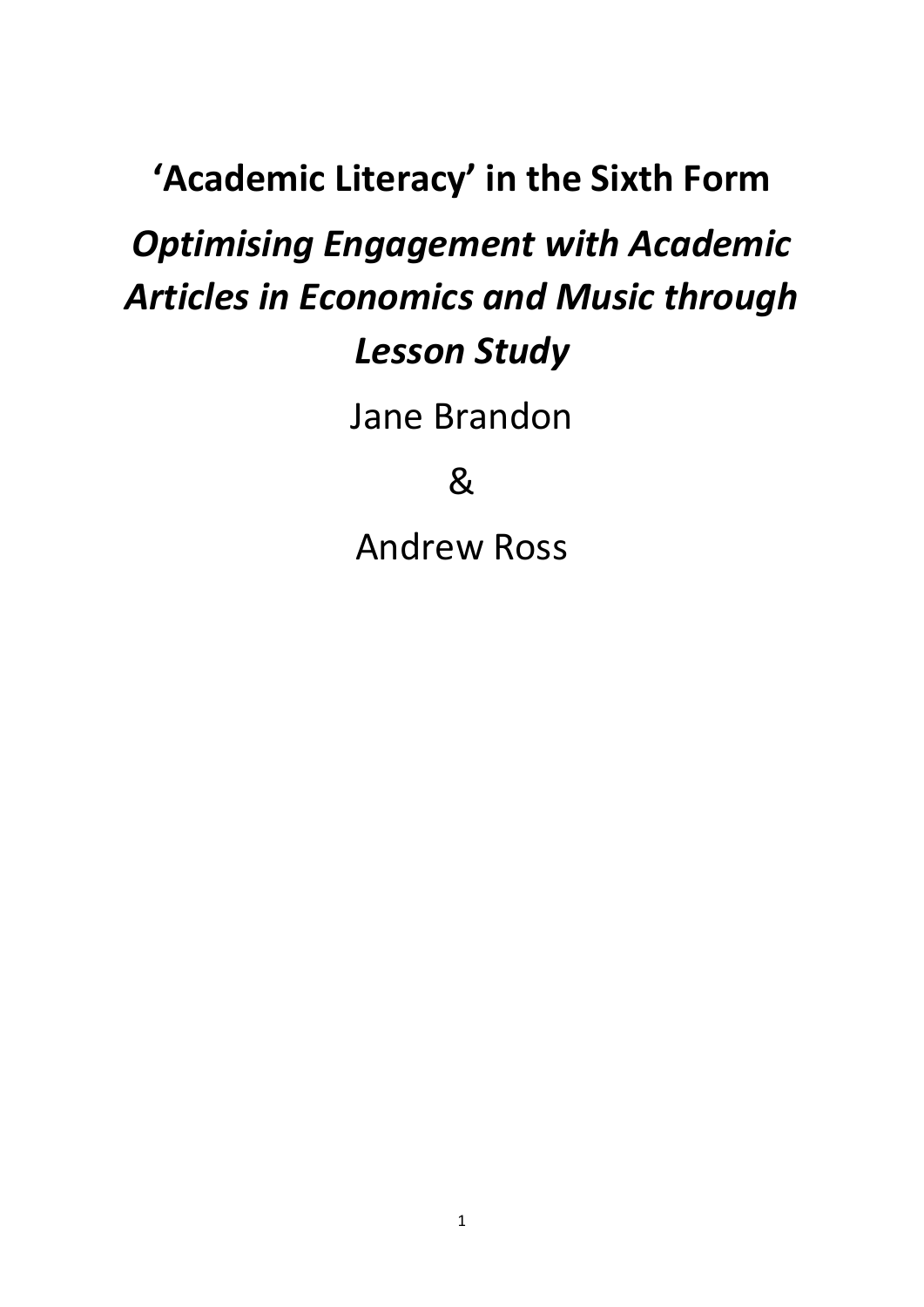# **'Academic Literacy' in the Sixth Form:**

# **Optimising Engagement with Academic Articles in Economics and Music through Lesson Study**

'As I work on this essay, over the Christmas of 2015, I know that a copy of my book The Wild Places *is being sledge-hauled to the South Pole by a young Scottish adventurer called Luke Robertson, who is aiming to become the youngest Briton to ski there unassisted, unsupported and solo. Robertson's sledge weighs seventeen stone, and he is dragging it for thirty-five days over 730 miles of snow and ice, in temperatures as low as -50C, and winds as high as 100mph. Under such circumstances every ounce counts, and I felt impossibly proud when I found out that* The Wild Places *(paperback weight: 8.90oz) had earned its place on his sledge and impossibly excited at the thought of my sentences being read out there on the crystal continent, under the endless daylight of the astral summer.'<sup>1</sup>*

The opening quote from Robert Macfarlane's meditation on the power of books in 'The Gifts of Reading' (2016) is an important, if extreme, reminder of the value of words. Which author wouldn't be delighted that their writing had been prized highly enough to be carried to the brink of human endurance in one of the harshest environments in the world, when every milligram of weight matters?

In education too, the importance – one may even say the life-defining – power of words, of reading, of sustained focus, and absorption of narrative and argument is consistently underlined in practice and in research. While many teenagers wouldn't attempt a trip to the South Pole with a book in tow, Maryanne Wolf<sup>2</sup> and Alex Quigley<sup>3</sup> amongst many others have shown that engagement with reading is a pivotal driver for success inside and outside the classroom. It is a marker of academic potential leading to excellence in examinations and an indicator of future achievement in higher education and the workplace. There is an experiential and emotional aspect of this too, as outlined by Mary Myatt: 'Reading is a gateway into unfamiliar places, other people and alternative experiences… the brain, it seems, does not make much of a distinction between reading about an experience and encountering it in real life; in each case, the same neurological regions are stimulated.'<sup>4</sup> When young people read, then, they can take on the feelings and experiences of others and in the act of doing so empathise with perspectives far beyond their own social and political circumstances. Academic articles, too, brimming with ideas, references, and (potentially contentious) arguments, enrich understanding and fruitfully challenge students' established opinions. Indeed, according to Wolf, engagement with sustained reasoning of this type is one of the most crucial markers of our human potential. 'Literacy alters the brain in profoundly transformative ways, which alters the person, which alters the species, which alters humanity itself. There is little more important for the future of our species' intellectual development.'<sup>5</sup>

This project was borne out of a drive to encourage Sixth Form pupils to benefit from, and be intellectually transformed by, academic articles that would usually be encountered for the first time

.

<sup>1</sup> Robert Macfarlane 'The Gifts of Reading' (2016), p. 31-2

<sup>&</sup>lt;sup>2</sup> Maryanne Wolf 'Tales of Literacy for the 21<sup>st</sup> Century' (2016)

<sup>3</sup> Alex Quigley 'Closing the Vocabulary Gap' (2018)

<sup>4</sup> Mary Myatt 'The Curriculum: Gallimaufry to Coherence' (2018), p. 111

<sup>&</sup>lt;sup>5</sup> Maryanne Wolf 'Tales of Literacy for the 21<sup>st</sup> Century' (2016) p. 1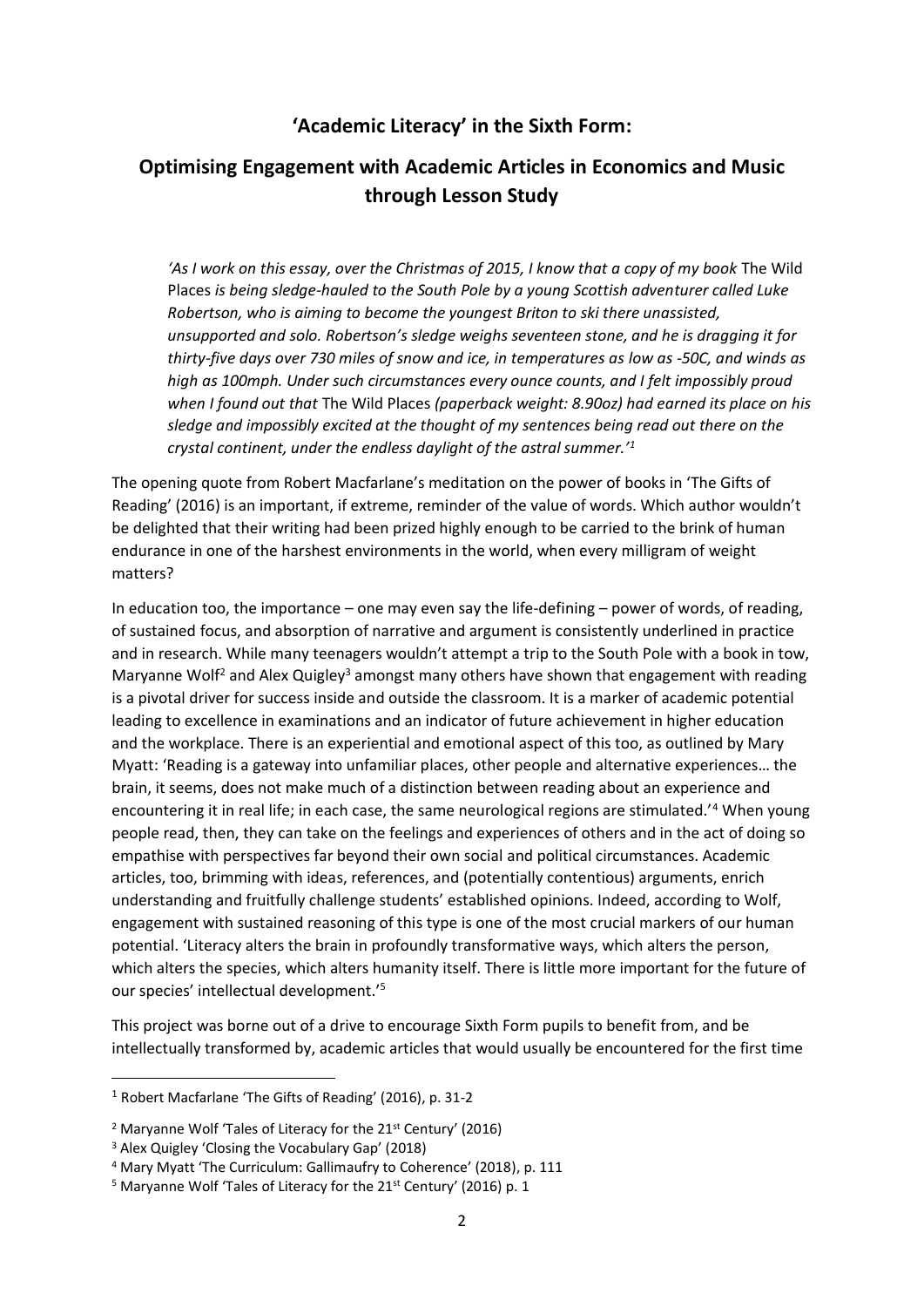at undergraduate level in two contrasting subject areas: Economics and Music. It is unashamedly ambitious and founded on a belief that engagement with material of this complexity and richness can lead to benefits in both the short and long term. Reading widely is highly prized in the essay sections of both subject specifications: case studies, beyond-the-textbook topical examples and wider cultural understanding are key parts of demonstrating excellence in examinations and our quest for A\*s. Reaching further, though, it is also these skills of assimilation, grappling with complex arguments, and forming substantiated opinions that underpin the smooth transition from school to university, not to mention the skills needed to make the most of students' performance in the interviews for the most competitive university courses, including Oxbridge. And further ahead still, these skills are the bedrock of career building.

What follows, then, is a cross-curricular investigation into how engagement with subject-specific academic articles can be optimised in the Sixth Form. This overview will outline why literacy of this type is such a challenge in the 21<sup>st</sup> century and why it is so important, both from the perspective of secondary age teaching and also in the transition to university. Secondly, it will focus on the pedagogical processes and strategies that have been shown to encourage increased 'academic literacy'. Thirdly, it will evaluate the potential advantages and disadvantages of using Lesson Study as a means of testing ideas in the classroom. Fourthly, there follows a write-up of the lessons themselves and our initial pedagogical conclusions.

#### **School Literacy**

.

Alex Quigley underlines the tight link between literacy and socio-economic potential in contemporary Britain: 'the evidence is stark: children who are disadvantaged fall behind their more affluent peers by around two months for each year of secondary school.'<sup>6</sup> Literacy then, including academic literacy at the top end of the performance spectrum, determines progress and can literally define futures. Further research has focused on the correlation of literacy with social equity lasting throughout life.<sup>7</sup> Quigley goes on to outline the case for whole-school literacy initiatives that ensure that all subject-areas build on subject specific vocabulary as well as general modes of academic discourse. He identifies three tiers of reading: (1) everyday words; (2) words that are essential in cracking the academic code and more obscure words not usually contained in everyday speech; and (3) specific academic terminology.<sup>8</sup> As will be explored later, students in this study required support with both tier 2 and tier 3 words during the course of the six case study lessons. During the study our decisions about how to increase and test comprehension also resonated with Quigley's, using prediction; questioning; clarifying; summarising; inference; activating and relating with prior knowledge.<sup>9</sup> We also chose to explore the meaning/subject-resonance of significant vocabulary in the articles that we selected. Finally, we strove to ensure that our 'teacher talk' was as 'academically rigorous and precise as possible. 'Just as developing a reading culture requires nurturing, with systematic planning and a shared sense of purpose, so does creating a culture of academic talk.<sup>' 10</sup>

Maryanne Wolf articulates the centrality of reading in shaping human experience and identity: 'Joseph Epstein's admonition, that "we are what we read" is as physiologically real as it is figuratively

<sup>6</sup> Alex Quigley 'Closing the Vocabulary Gap' (2018), p. 176

<sup>7</sup> Linda McMillan and MaryAnn O'Neil 'Literacy and Social Equity' (2012)

<sup>8</sup> Alex Quigley 'Closing the Vocabulary Gap' (2018), p. 88-9

<sup>9</sup> Alex Quigley 'Closing the Vocabulary Gap' (2018), p. 98

<sup>10</sup> Alex Quigley 'Closing the Vocabulary Gap' (2018), p. 149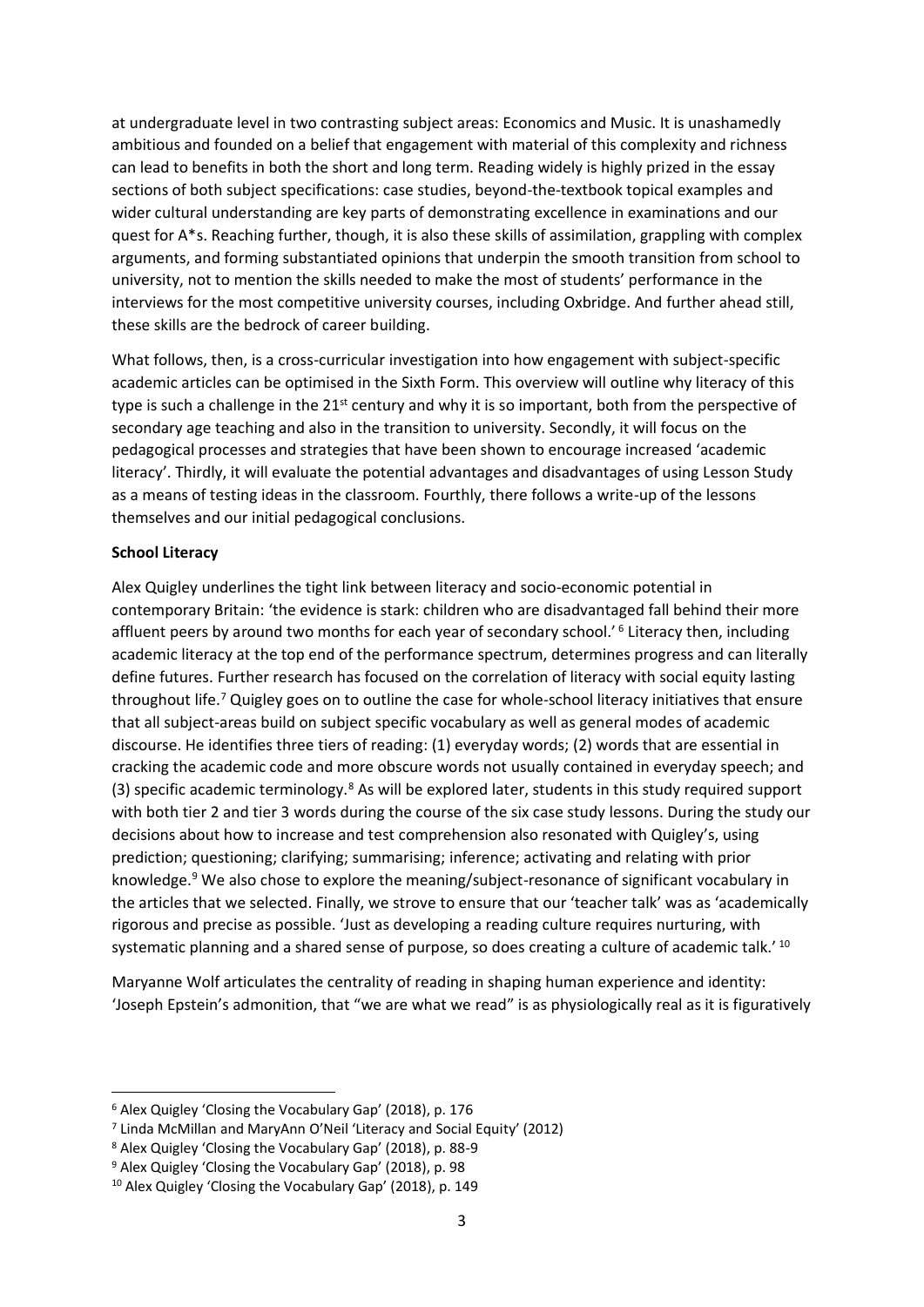correct for an individual.'<sup>11</sup> And in terms of early development, she points out that 'being read to remains one of the most powerful predictors we have of later reading ability… [due to the power of] sustained joint attention.<sup>'12</sup> Crucially for this project, Wolf outlines the importance of what she terms 'deep reading' in assimilation of thought. The ability to take time to be with text, to engage with it uninterrupted and to allow it to literally change our neural programming: 'Deep reading processes *underlie* our abilities to find, reflect, and potentially expand upon *what matters* when we read. They represent the full sum of the cognitive, perceptual, and affective processes that prepare readers to apprehend, grasp, and assimilate the essence of what is read – beyond decoded information, beyond basic comprehension, and sometimes beyond what the author writes or even intends.'<sup>13</sup>

This type of deep reading, though, is under threat.<sup>14</sup> 2-13 year olds in America are online for an average of 7 hours per day and 'A recent British study indicates that 51 per cent of children between three and four years have a tablet.'<sup>15</sup> Deep attention is becoming 'continuous partial attention… For example, in one study cited by Baron and conducted by Time Inc., young people switched media sources twenty-seven times in an hour. In another study, students reported using, on average, three to four digital devices at a time, rapidly switching their attention from one to another.<sup>16</sup> This has led to radical changes in the type of reading that we typically engage in. 'Reading researcher Ziming Liu describes the 'new norms' for reading as skimming, word-spotting, and moving from topic to topic without necessarily adhering to the linear sequence originally constructed by the author. These behaviours are the objective correlative of our fragmented attention.'<sup>17</sup>

In this world of almost incomprehensible amounts of information at our fingertips<sup>18</sup> then the challenge is how to maintain the skill of single point focus and deep engagement with reading. And

<sup>14</sup> Wolf 'First my greatest fear. It is a triptych. I worry about the formation of deep reading capacities in the young; about the deterioration of these capacities in expert readers; and about the indifference and/or lack of knowledge about the consequences of both.' (p. 143) 'As cautioned by [Sherry] Turkle, we are en route to becoming *cultural bystanders*, whose detachment prevents awareness of the potential loss of qualities essential to our humanity.' (p. 141)

.

<sup>&</sup>lt;sup>11</sup> Wolf, p. 4. 'Through processes whose examination will reveal as much about the brain's design as the reader's skills, literacy propels the ever deepening expansion of thought, as whatever is read becomes integrated with what is known, felt, inferred, hoped, and imagined by the reader.' (p. 3)

<sup>12</sup> Wolf, p. 40-2. 'Literate persons activate areas when they process language that were not activated before they were literate. Ongoing research by James Booth and Stanislas Dehaene's group indicates that literacy makes new connections between language and visual attention systems that were never there before.' (p. 59) <sup>13</sup> Wolf, p. 112. 'The more we know the more we see.' (p. 118)

<sup>15</sup> Wolf, p. 144

<sup>&</sup>lt;sup>16</sup> Wolf, p. 146 'human attentional systems are evolutionarily predisposed to move immediately to any new or novel stimulus.' (p. 147)

<sup>17</sup> Wolf, p. 148

<sup>&</sup>lt;sup>18</sup> Wolf 'Study by the Global Information Industry Center at the University of California in San Diego. In a single year 'Americans consumed information for about 1.3 trillion hours, an average of almost 12 hours per day. Consumption totalled 3.6 zettabytes and 10,845 trillion words, corresponding to 100,500 words and 34 gigabytes for an average person on an average day. A zettabyte is 10 to the  $21<sup>st</sup>$  power bytes, a million million gigabytes.' (p. 154)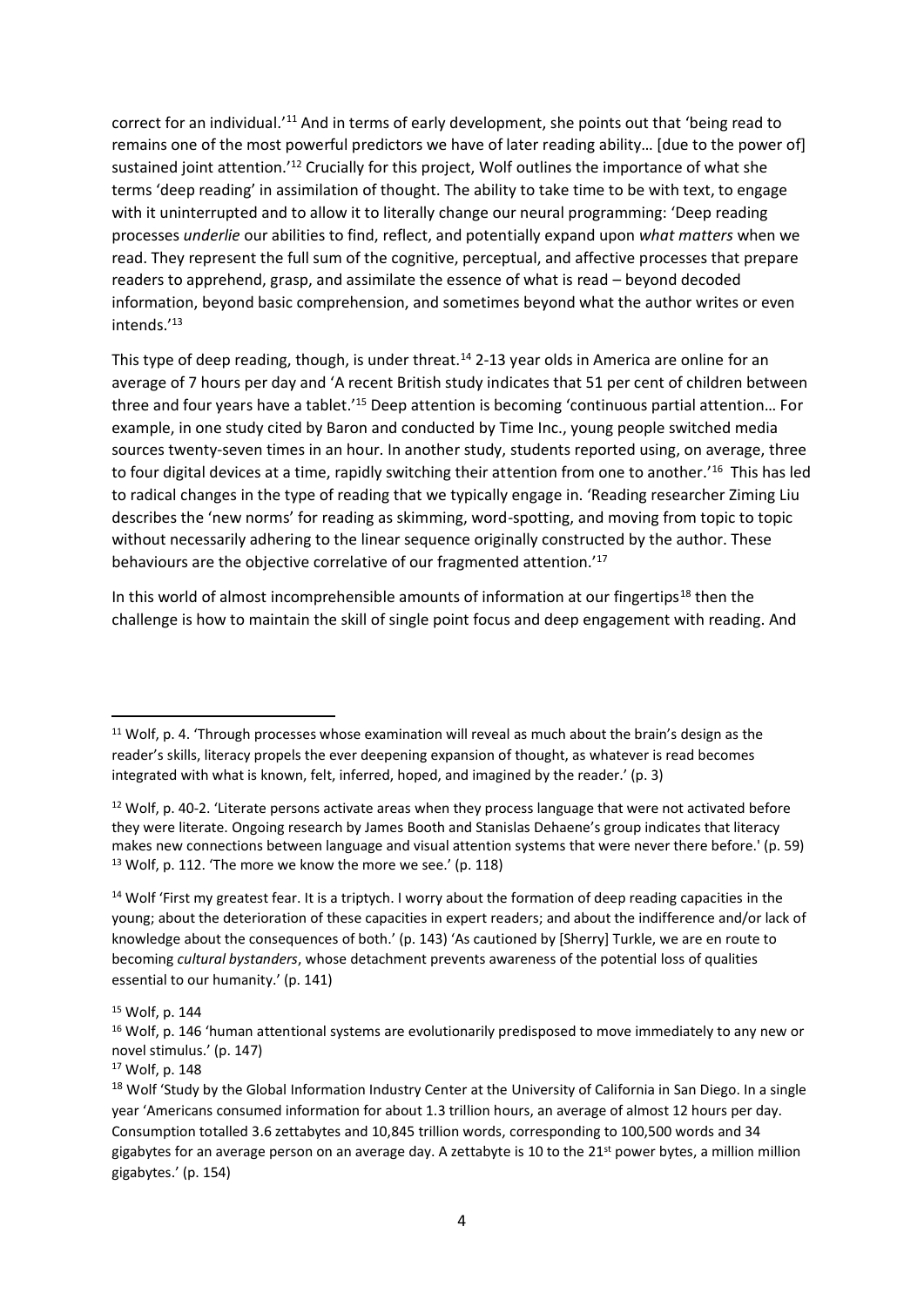what we need to develop is what Wolf terms 'cognitive patience.'<sup>19</sup> As she points out: 'The most important issue in the transition from a literacy-based culture to a digital one is whether the timeand cognitive-resource-demanding requirements of the deep reading processes will be lost or atrophied in a culture whose principal mediums advantage speed, multitasking, and the continuous processing of the ever-present next piece of information.'<sup>20</sup> It is this challenge that is at the heart of this project.

#### **'Academic Literacy': The Knowledge Curriculum and the University Perspective**

In the current educational research landscape the battle of the 'progressives' and the 'traditionalists' continues to rage. On one side are ranged those who advocate flexible pupil-led lessons, group exploration with minimal teacher-intervention and soft-skills development.<sup>21</sup> On the other side, are those who espouse the primacy of subject knowledge, the importance of scaffolding concepts, the merits of regular testing and the importance and relevance of (the now quite contentious issue of) teacher-talk.<sup>22</sup> On the latter side of the argument Hirsch frames the situation as a question of civil rights, with strongly political and egalitarian connotations: 'Once the centrality of knowledge (not general 'skills') is fully grasped by educators and the wider public, the right to parity of knowledge among young pupils will come to be understood as a civil right… 'success' understood as becoming a person with autonomy, who commands respect, has a communal voice that can write and speak effectively with strangers, can earn a good living, and can contribute to the wider community.<sup>'23</sup>

The purpose here is not to choose one side in this debate, indeed arguably the best lessons seek to develop both knowledge and 'soft skills'. However, the importance of engagement with academic articles sits squarely at the centre of this pedagogical 'dispute'. For, if we value arguments, specialists, ideas, and subject matter beyond the syllabus (that is not broken down into bite-sized chunks), then we are also embracing knowledge-based academic rigour. Following on from this, if we embrace academic challenge we also by definition need to be comfortable exposing students to material commonly introduced at undergraduate level 'early'. What this can offer of course, once the challenge is overcome, is powerful and manifold. Students have the chance to think outside the syllabus, form their own arguments either for or against those that they read, and enrich their broader subject knowledge. Additionally, references in one article may lead to another leading to further reading in a domino effect leading to more research for its own sake. Thus the pragmatic and the idealistic come together: students may learn more about their subject to prepare them for their examinations and future degree studies, or in more abstract and more widely-applicable terms thirst for knowledge and learning for its own intrinsic reward.

It is interesting to note that universities are also attempting to tackle the divide between secondary approaches to reading and those demanded by research courses at undergraduate level. An example is the Information literacy programme at Vanderbilt University, where a librarian was embedded into a Music Degree programme, in order to encourage increased engagement with library search facilities and to offer guidance on associated skills such as referencing, research methodologies and

1

<sup>&</sup>lt;sup>19</sup> Wolf 'All educated individuals of our societies need to be able to exert cognitive patience, which translates into the extra millisecond necessary for denser, more demanding texts, regardless of discipline.' (p. 152)

<sup>20</sup> Wolf, p. 155

<sup>21</sup> Refs: Simister, Dweck etc.

<sup>22</sup> Refs: Hirsch, Christodoulou etc.

<sup>&</sup>lt;sup>23</sup> E. D. Hirsch Jr 'Why Knowledge Matters' (2017), p.2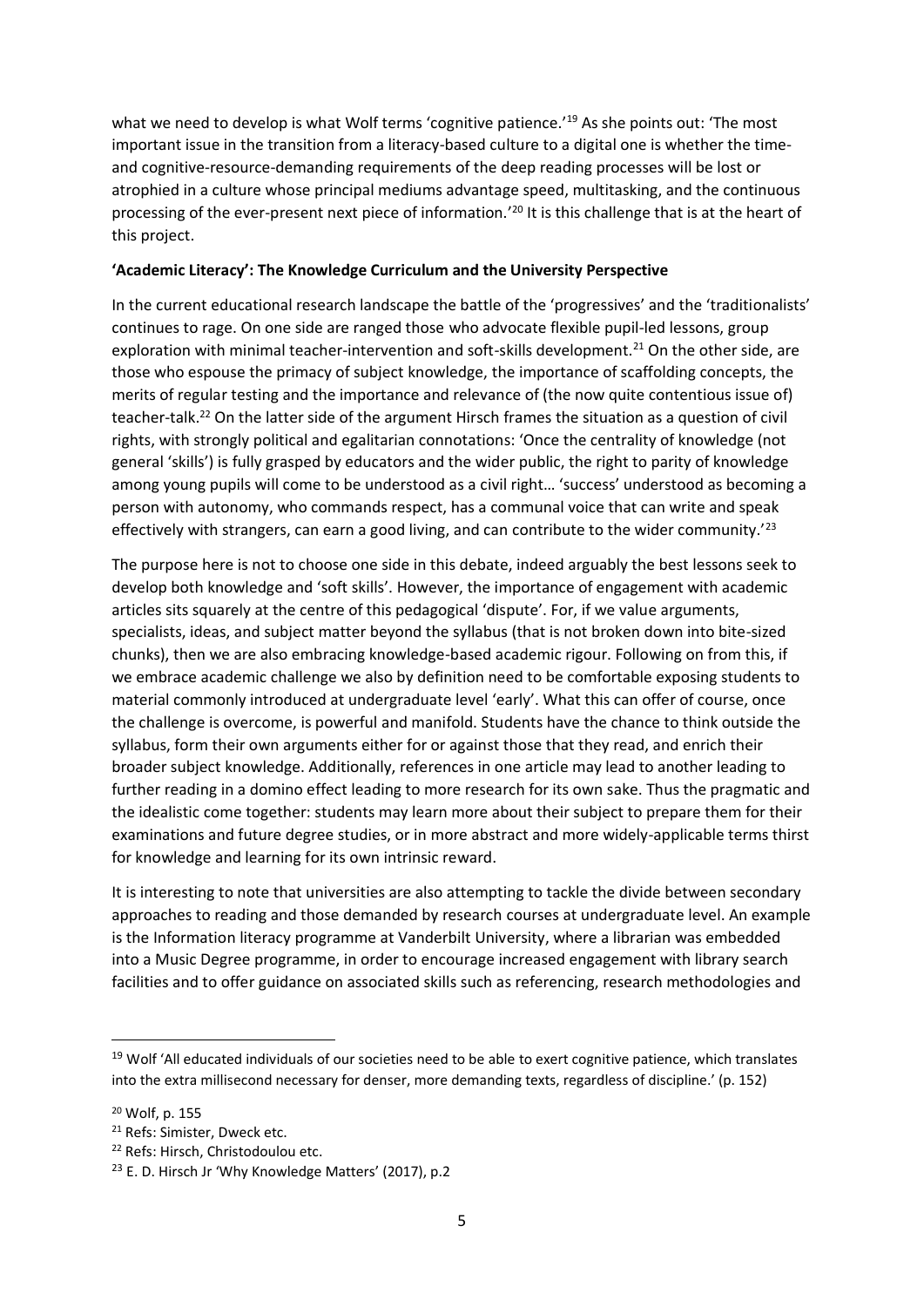issues surrounding copyright and intellectual property.<sup>24</sup> Interestingly from the perspective of Beutter Manus, 'First Year students lack experience with differentiating between primary and secondary sources, locating credible information sources (both online and printed), evaluating the quality of information, and even narrowing a topic.<sup>'25</sup> It is precisely these types of skill that this study seeks to address.

#### **Classroom Strategies and the 'Power of Struggle'**

There have been numerous studies about the best ways of gaining 'intellectual mastery' of a topic area. One of the most compelling ideas that comes out of this research, drawing on ideas from the field of neuroscience, is the importance of difficulty and the need to allow students to struggle in order to learn. This resonates strongly with Wolf's 'cognitive patience', referenced above. Myatt points out that giving time to such 'difficult' tasks within the curriculum is both vital and challenging: 'The problem is that too much of pupils' work is over-scaffolded, overladen with writing strips and generally over-supported. A further problem is that a race through the curriculum means that the material is atomised and the pupil never gets the chance to see where their work sits within a bigger picture.'<sup>26</sup> This atomisation and tendency for 'surface' appreciation of concepts and ideas, is thus driven by curriculum content demands and time constraints.

In Wolf's terms, too, the current explosion of digital engagement has also lead to massive changes is the process of reading itself: 'During our present transition, with its emergence of a "digital reading brain", unknown changes have begun to accompany the co-occurring emergence of a new reading style – one that is able to integrate multiple sources of information, but that often appears fragmented, less focused, and potentially less able to attain previously achieved depths of concentration, comprehension, and even immersion in reading.'<sup>27</sup> Jamie Thom, too, points out that concentration itself is at risk: 'In a society that provides thousands of opportunities to procrastinate, the ability to encourage reflection and avoid rushed thinking becomes challenging. In Daniel Kahneman's *Thinking Fast and Slow (2012)*, the author outlines that the human brain has two different modes of thinking… system 1 is our fast and automatic manner of thinking that requires little moderation or effort. System 2 is our attention and effortful mental activity, including agency, choice and concentration.'<sup>28</sup>

Reading has thus become a double-challenge in the classroom: it is challenging to integrate the time required for reading long complex texts in a crowded syllabus with the attendant pressure over covering specific examined subject content. And it is challenging to break free from the grasshopperlike tendencies of reading in the  $21<sup>st</sup>$  century where eyes flit from one piece of scrolling text to another, seldom dwelling on any one, but attempting to surface-assimilate multiple inputs at once.

David Didau gives hope that Kahneman's 'System 2' thinking may be achievable, through hard work. Indeed he highlights the fact that 'cognitive strain' is in itself vital to learning: 'Learning happens when we think hard, so we need to create conditions which induce *cognitive strain*. Strain is

.

<sup>&</sup>lt;sup>24</sup> Sara J. Beutter Manus, 'Librarian in the Classroom: An Embedded Approach to Music Information Literacy for First-Year Music Undergraduates' (2009)

<sup>&</sup>lt;sup>25</sup> Sara J. Beutter Manus, 'Librarian in the Classroom: An Embedded Approach to Music Information Literacy for First-Year Music Undergraduates' (2009), p. 256

<sup>&</sup>lt;sup>26</sup> Mary Myatt 'The Curriculum: Gallimaufry to Coherence' (2018), p. 78

<sup>&</sup>lt;sup>27</sup> Maryanne Wolf 'Tales of Literacy for the 21<sup>st</sup> Century' (2016) p. 5

<sup>&</sup>lt;sup>28</sup> Jamie Thom 'Slow Teaching: On Finding Calm, Clarity and Impact in the Classroom' (2018), p. 109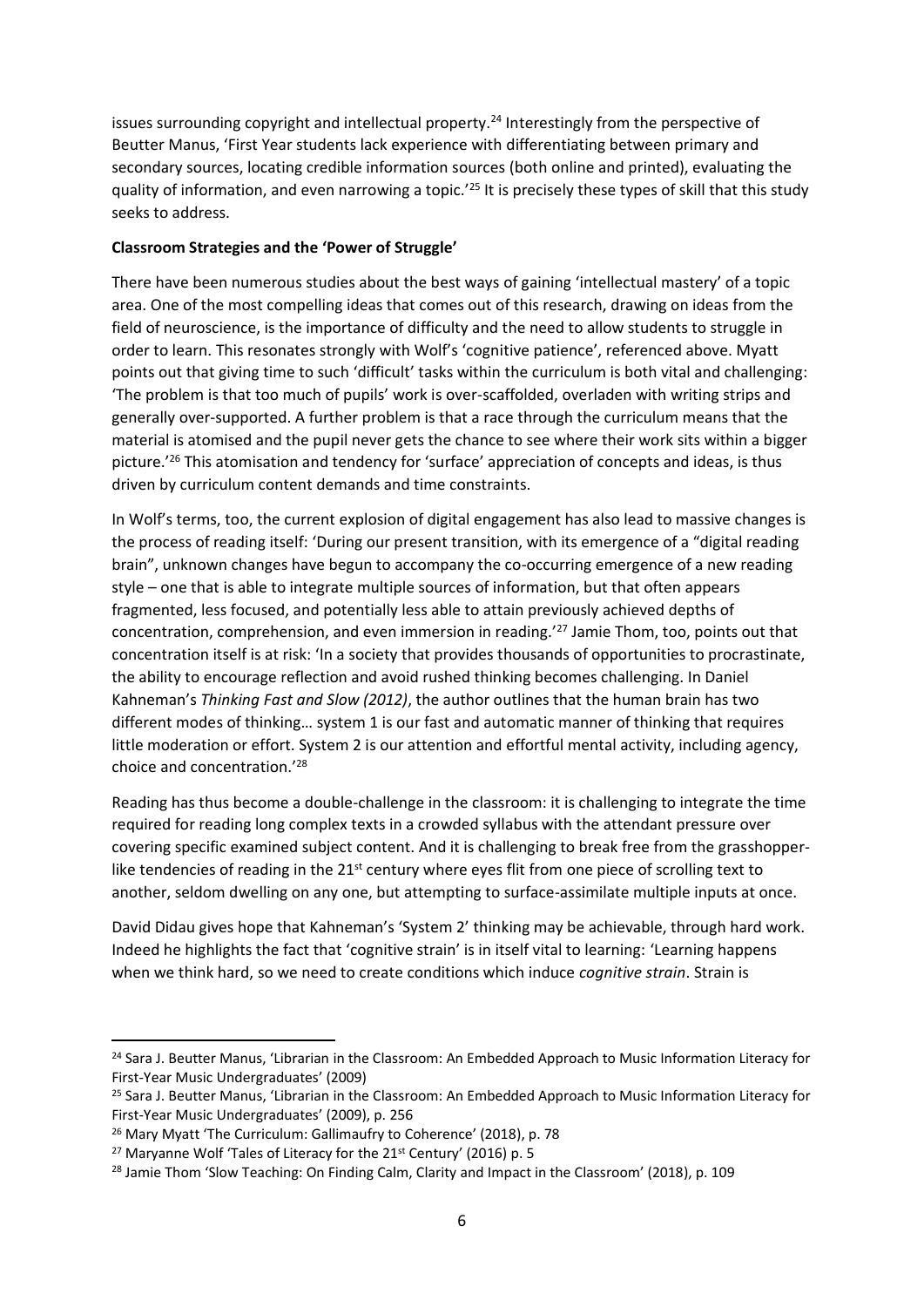unpleasant and stressful. We're wary of the unfamiliar and so we concentrate.<sup>'29</sup> He also suggests the ways in which meta-cognition can support progress: 'Teaching meta-cognition, or any other meta-skill, demands the deliberate deployment of two venerable and unfashionable teaching methods: scaffolding and modelling.'<sup>30</sup> It is precisely these methods of scaffolding and modelling that shaped our approach to lesson planning in the study that follows. As will be show in the case studies, though, the element of struggle was one both embraced and experienced as a testing challenge by our students.

#### **Lesson Study – Potential and Challenges**

Lesson Study originated in the Japanese education system in the 1880s. The system 'emphasises critical feedback on lessons, assessment of lesson plans, and reflective practice'<sup>31</sup> with a number of teachers collaboratively planning, evaluating, observing and adjusting their lessons to achieve shared previously-defined outcomes. Dudley has outlined how this system may be integrated into classroom practice in the UK context, highlighting its power for change due to close collaboration and an egalitarian mind-set that allows for safe professional critique and an emphasis on shared learning. It is this programme that we followed in the case study that follows.

The translation, though, of a set of study patterns from Japan into the Western context is not without its challenges. As outlined by Sonal Chokshi and Clea Fernandez, time pressures, the need to 'quantify' the efficacy of interventions, and self-consciousness about the observation process can prove hurdles to beginning. Later, not keeping sufficient focus on the research question can lead to incidental learning that is outside the scope of any particular study.<sup>32</sup>

In this study, we found the professional dialogue and context expedient for exploring the topic, and the planning and observation sessions proved fruitful and insightful. Keeping the research topic clearly in mind, as well as ensuring that we followed the process set out by Dudley carefully, meant that it was a very effective medium for exploring the topic.

JBN

.

 $29$  David Didau 'What if you everything you knew about education was wrong?' (2016), p. 218 'One of the most troublingly counter-intuitive discoveries in the field of cognitive psychology is that current performance is a poor indicator of future learning. It seems that the better our performance is at the point we encounter new information, the less likely we are to retain and be able to transfer this information to different fields.' David Didau 'What if you everything you knew about education was wrong?' (2016), p. 216

<sup>30</sup> David Didau 'What if you everything you knew about education was wrong?' (2016), p. 208

<sup>31</sup> Mohammad Reza Sarkar, Keisuke Fukaya and James P Lassegard "'Lesson Study" as Professional Culture in Japanese Schools', p. 176

<sup>32</sup> Sonal Chokshi and Clea Fernandez 'Challenges to Importing Japanese Lesson Study: Concerns, Misconceptions and Nunaces' (2004)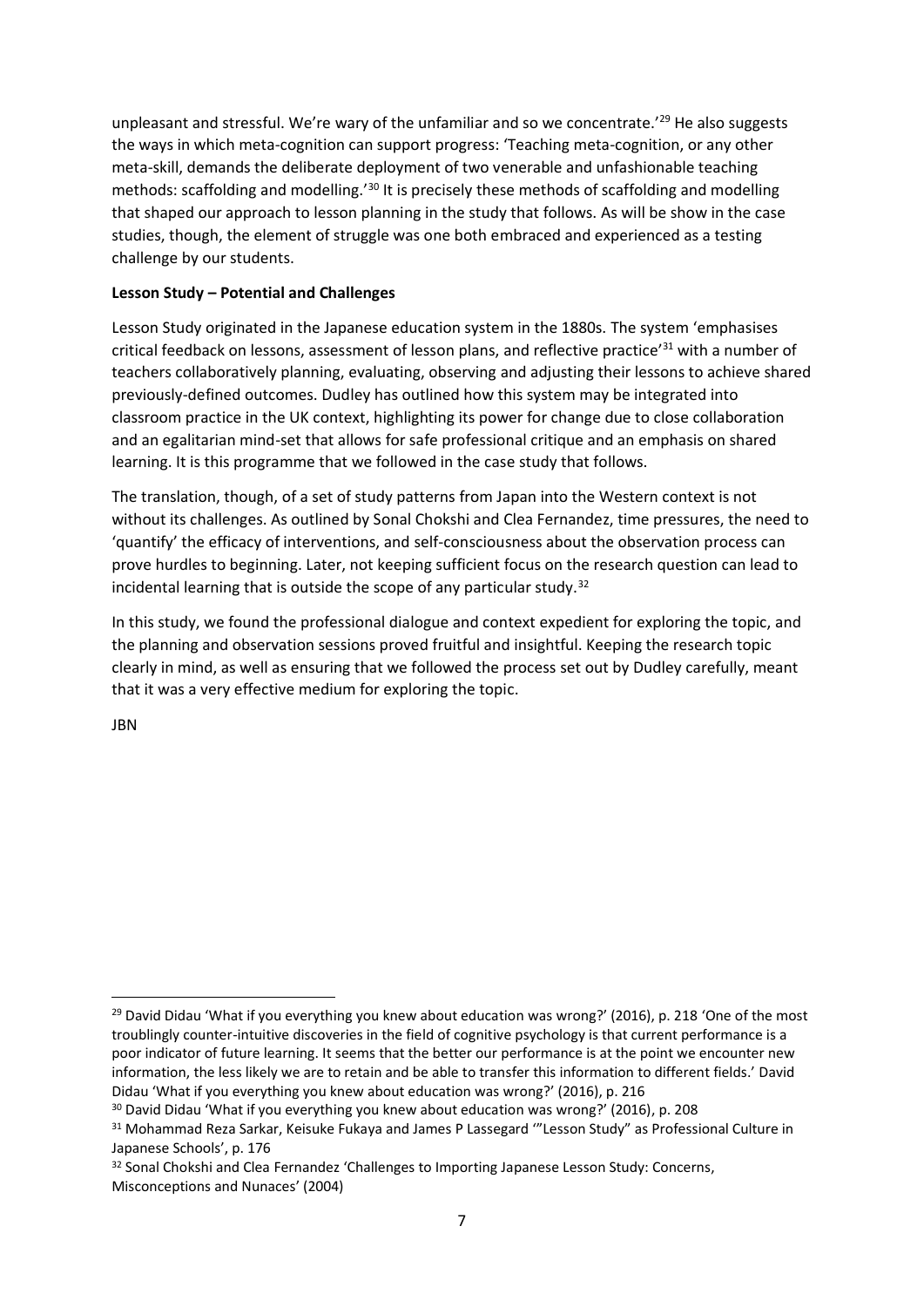#### **Summary of lesson study project: Economics and Music**

JBN/AR effected June/July 2018

#### **Ex ante**

**Proposal / area of research**: to research and build capacity of learners' ability to manage longer, academic texts

**Background** – why research it?

- 'Bite sized' learning apparent from the style of KS5 text books etc appears to have engendered an inability to work with longer, more demanding resources/extracts etc
- 'Deep thinking' to some extent replaced by superficiality (screen time / pupil centred 'discovery' type learning)
- Exam focus limits the need to go beyond the essentials of subject specifications and, possibly, has constrained the need (and desire) to further subject knowledge and interest

**Objective**: to explore ways and means of building capacity of working with longer, subject-focused texts by working with year 12 pupils to see how best to build such capacity through a series of 3 lessons, each focusing on a different academic article journal.

**Desired outcomes**: for teacher, to know what works in supporting learners' access to assimilate and manage more demanding texts to deliver greater content in greater depth; for students, to increase confidence and capacity to manage academic type resources (such as might be encountered at HEI).

**Method**: running over a three week period learners worked with academic articles and a range of support mechanisms.

Two case pupils were selected to assess the reactions during the lesson and for review *post hoc* (suggest one middle and one high ability). Lesson outcomes will comprise summary notes (short form / bullet points); mind maps; summative, holistic paragraphs (abstracts).

**LS elements comprise**: (i) the pupil learning to be developed / improved (ii) curricular content (iii) pupils' needs based on the case pupils and, (iv) pedagogical approach to be refined/developed etc.

The 3 lessons to follow the lesson study pathway with the second and third being informed by the first. Should adaptation in the method be required according to perceived need then this can be so.

#### **Ex post**

.

#### **Postscript to the project (AR)**

'One of the end goals of teaching is to instil in students the ability to wrestle with the most demanding texts, interpret them independently, and understand why and how they mean what they do.'<sup>33</sup> If we as educators at KS5 particularly see the preparation of students for higher education as an important part of our role then there would appear to be little more important than to develop competence with academic type journal articles.<sup>34</sup> It is a fungible skill transferable across the curriculum and often in connection with non-narrative non-fiction<sup>35</sup> which presents the ultimate

<sup>33</sup> Lemov, Driggs and Woolway *Reading Reconsidered – a practical guide to rigorous literary instruction.* (2016) Jossey-Bass, San Francisco, p59

 $34$  AR#6 the comment was made that going beyond the A-level specification was 'appreciated.'

 $35$  Non narrative in the sense that there is no obvious beginning  $-$  middle - end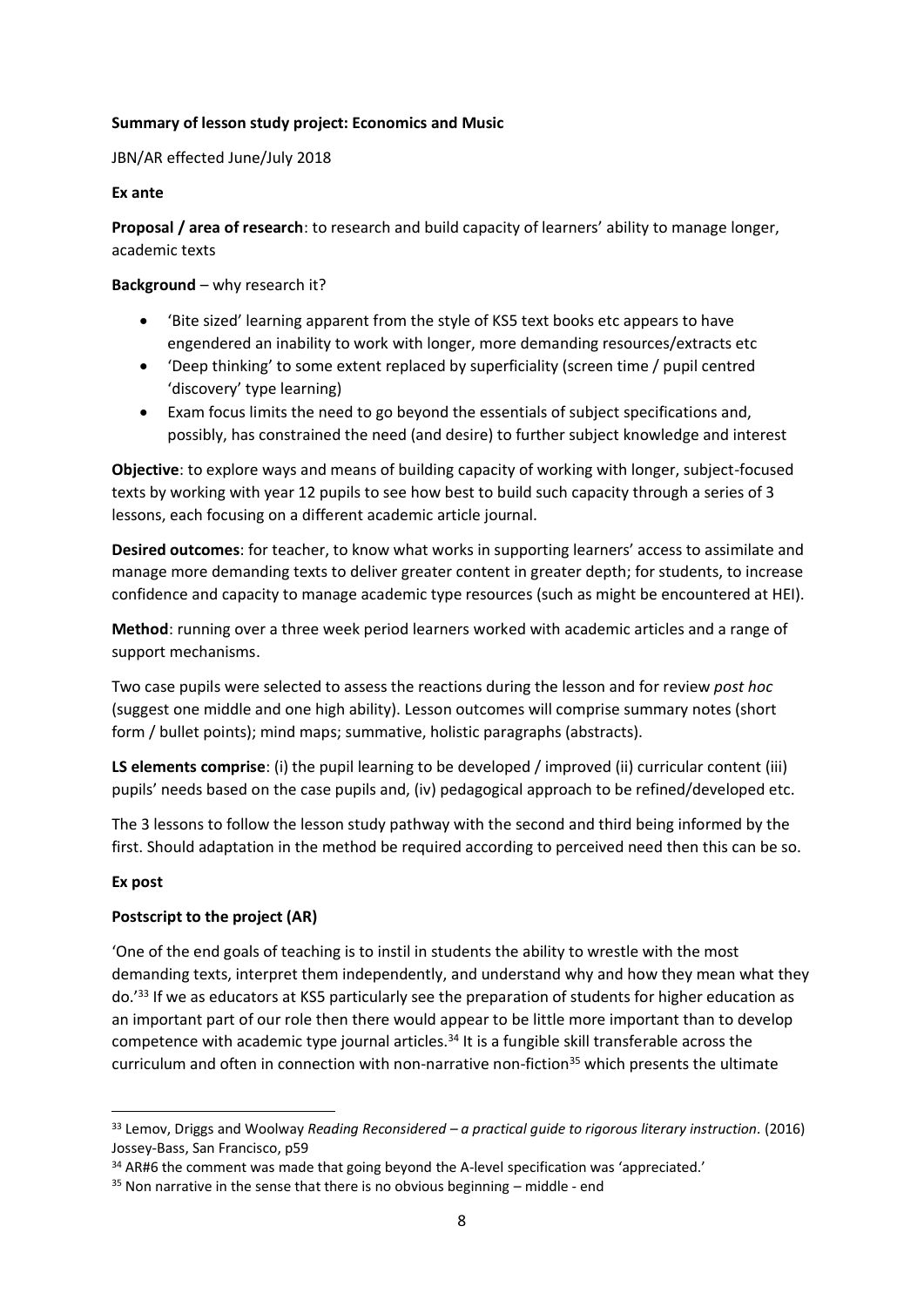challenge as such articles are not sequenced. 'Reading non-fiction<sup>36</sup> poses a double-challenge  $(...)$ [as] non-fiction often demands a strong base of prior knowledge but reading non-fiction is one of the primary ways such a base of knowledge is built. Much of what many students must read in college is non-fiction (…) but their reading (…) is usually heavily weighted towards fiction. Thus students arrive on campus unprepared.<sup>37</sup> Reading non-fiction, harder texts with rigour and purpose (which was the essence of this lesson study project) underpins Lemov's 'core of the core<sup>'38</sup> and makes 'students better prepared for college and life.<sup>'39</sup>

This short lesson-study project took a group of high ability learners<sup>40</sup> and challenged them with a series of academic journal articles in music and economics. It sought to build competence in coping with such articles through different approaches – beginning with no instructive guidance, through refinements revealed experientially as the project unfolded, to blended approaches<sup>41</sup> that supported deeper understanding – all of which were based on lesson study feedback and review. So, why academic journal articles? We were both of the view that, 'even though it can be difficult to teach students to read outside their comfort zone, it is folly not to,' <sup>42</sup> and as practising teachers we are aware of nearly all students' reluctance to push their reading exposures beyond A-level exam-board approved textbooks and related material. We were eager to build capacity with journal articles and it was quite a revelation to witness students' ability to scramble rapidly up the ladder of cognitive strain<sup>43</sup> and to enhance the absorption rate<sup>44</sup> of material.

At the outset the extended and demanding nature of the material appeared daunting, off-putting even,<sup>45</sup> and there was a tendency to become embroiled in the finer detail and minutiae which obscured the bigger picture.<sup>46</sup> Early on, 'gist reading'<sup>47</sup> was apparent - a lack of attention to detail and a difficulty with subject specific academic terminology combined, unhelpfully, to engender a lack of desire to explore further – rather learners preferred to pass over such vocabulary.<sup>4849</sup> Unsurprisingly deficiencies in understanding emanated from this.<sup>50</sup> Whilst the purpose of the activity was intentionally not to chunk and dissect the content, the guiding of attention with text directed questions (TDQ) was valued. Identifying the deep structure and strands of reasoning of the articles

1

<sup>&</sup>lt;sup>36</sup> Strictly non narrative fiction which disseminates information or presents an argument, p116 often with different organising principles and lack an obvious beginning, middle and end' p117

<sup>&</sup>lt;sup>37</sup> Lemov et al p115

<sup>38</sup> Ibid p5

<sup>39</sup> Ibid p6

<sup>40</sup> Summer term of year 12

<sup>&</sup>lt;sup>41</sup> Creation of mind maps, flow-charts, lists for and against, bullet-pointed summaries, for example

<sup>42</sup> Lemov et al P60

<sup>43</sup> Essentially Daniel Khaneman's 'Type 2' thinking (*Thinking Fast and Slow*)

<sup>44</sup> Absorption rate is how quickly students assimilate new knowledge

<sup>45</sup> AR#2 Students interviewed were 'overwhelmed by detail' and found it 'hard to pick out the main points' <sup>46</sup> Colour 'coded' / highlighted areas of text was a popular 'go to' at the outset – but what was being highlighted?

 $47$  Interpretation of the text but not based upon a sound understanding of it, Lemov at al p60

<sup>48</sup> Highly revealing metacognition was apparent in AR#4 – the class concluded that having 'a rough idea isn't necessarily good enough' when it comes to definitions

<sup>49</sup> Lesson JBN#1 M said she ignored difficult words

<sup>50</sup> AR#2 interviewed pupils commented the 'sections are so long to summarise' and found it 'hard to pick out main points' and felt 'overwhelmed by detail'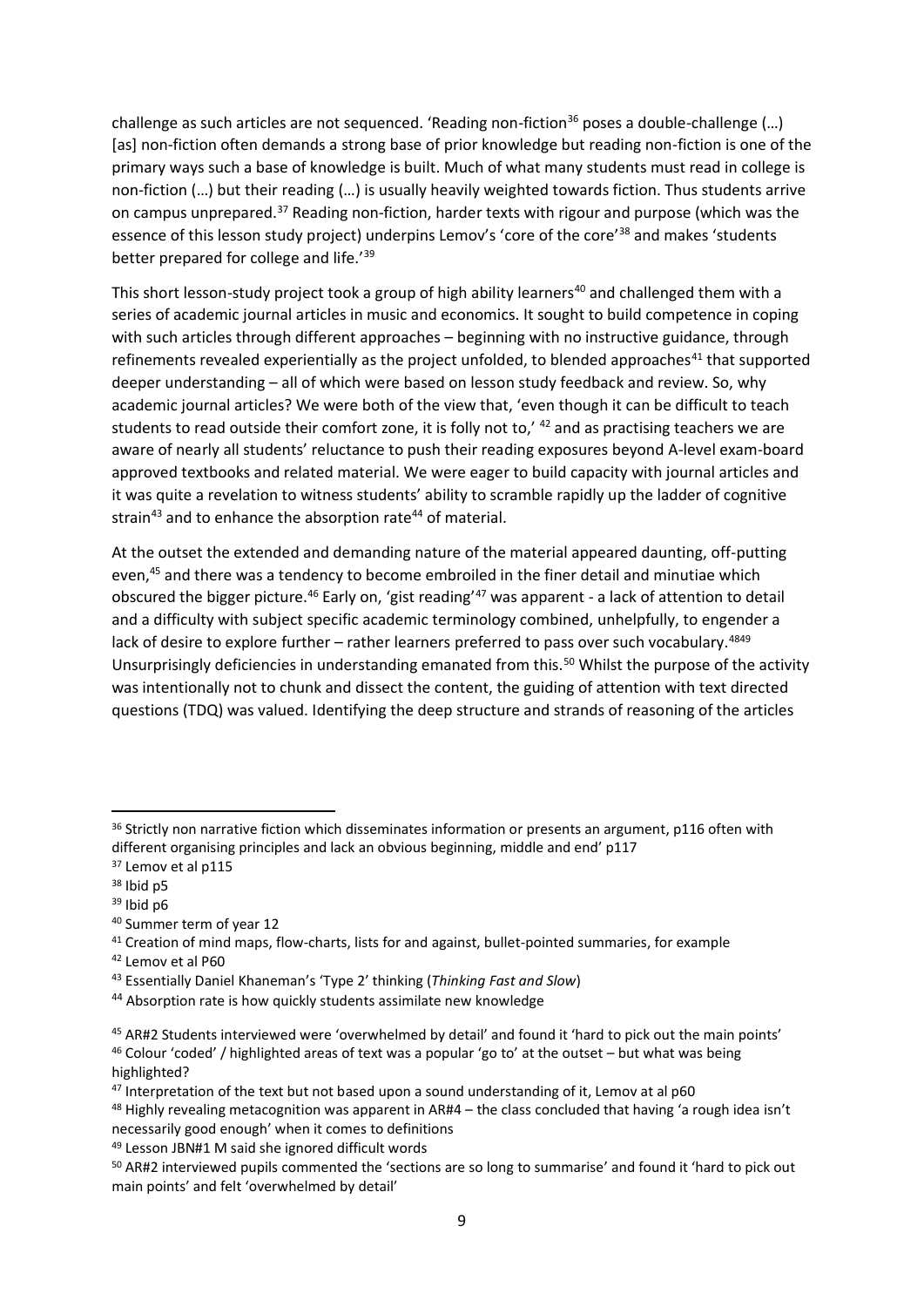was problematic, but simple refinements in the delivery process (especially the TDQ) $51 -$ allowed for learners to establish their own guided pathways through extracts without heavy scaffolding taking place.<sup>52</sup> This lesson study project supported the 'close reading' concept<sup>53</sup>, namely 'the methodical breaking down of the language and structure of a complex passage to establish and analyse its meaning.<sup>54</sup> 'Close reading' (…) [is] one of the fundamental experiences of attending (or preparing) for college<sup>'55</sup> and, 'choosing harder texts (...) is one element necessary in preparing students for success in college.'<sup>56</sup> As such it should prove of enduring value to learners.

As the lesson study cycle unfolded students were far more accepting and willing to work with the articles – surely evidence in itself of a successful project, but informing students as to how best to handle the material requires layered reading<sup>57</sup> combined with TDQ. The ideal outcome Lemov sees as 'mastery expressed through writing'<sup>58</sup> which, although not developed in this project, could be seen as a natural follow-on.

Another revelation was the way TDQ acted as a spur to directed discussion - essentially seminar-type learning – and this emerged as one of the most fruitful outcomes of the project<sup>5960</sup> even if one has to caution that 'too much discussion is 'gist' – the assumption that students understood all of the text just because they are able to provide a general summary.<sup>61</sup> Also in evidence was the desire for a concrete outcome – a 'product' – mind-maps and related visuals and summaries of points for and against in particular, was seen as a valuable part of the activity.<sup>62</sup> Intriguingly, almost no one researched any further into the authorship nor the political persuasions of the articles.<sup>63</sup> The key findings are summarised below.

Key points (evidence from the project's lessons and post lesson interviews)

- Over a short period such as this, it is feasible to increase learners' capacity to manage longer academic related materials
- Initially such tasks are seen as daunting, especially if no guidance was given for focus
- JBN/AR tailored lesson inputs considerably to achieve the desired lesson outcome most noticeable for both was a need to limit the length / number of lesson-based activities

1

<sup>&</sup>lt;sup>51</sup> Essentially text dependent questions which are those that cannot be answered without firm knowledge of the text. (…) To answer TDQ required attentive reading. Nothing else will do.' Lemov et al p75

<sup>52</sup> JBN#3 Guided to 'things to look out for (…) to understand it better (…) little titles helped.' 53 Lemov et al 'Close reading (...) starts with establishing meaning via sustained and methodical attention to what the text says, a task that can be immensely challenging – and immensely worthwhile.' p72

<sup>54</sup> JBN#5 C described the TDQ as 'very helpful otherwise would have skim read it'

<sup>55</sup> Lemov et al p60

<sup>56</sup> Ibid p17

<sup>57</sup> Reading multiple times

<sup>58</sup> Lemov p61

<sup>&</sup>lt;sup>59</sup> AR#2 both interviewed students stated this had been the best section of the lesson – the pacey high intensity being high on challenge

<sup>60</sup> Daisy Christodoulu in *Seven Myths About Education* (Routledge 2014) outlines in 'Myth 2' that a teacher-led and fact-filled approach is passive (learning) and thus less effective, is taken to task. A didactic approach can result in effective learning, 'pupils will struggle to commit any facts to long term memory while they are trying to make sense of lots of information on their own' (p39) summarises the point. Others are similarly supportive of such approaches, notably Barak Rosenshine in *Principles of Instruction* (American Educator Spring 2012 pp12-39) is just as forthright in favour of teacher directed (didactic) teaching and learning.

<sup>&</sup>lt;sup>61</sup> Lemov et al p71

 $62$  JBN#5 the 'best' part of the lesson was the completed mind-map

<sup>&</sup>lt;sup>63</sup> Especially important in any politico-economic context for traces of political persuasion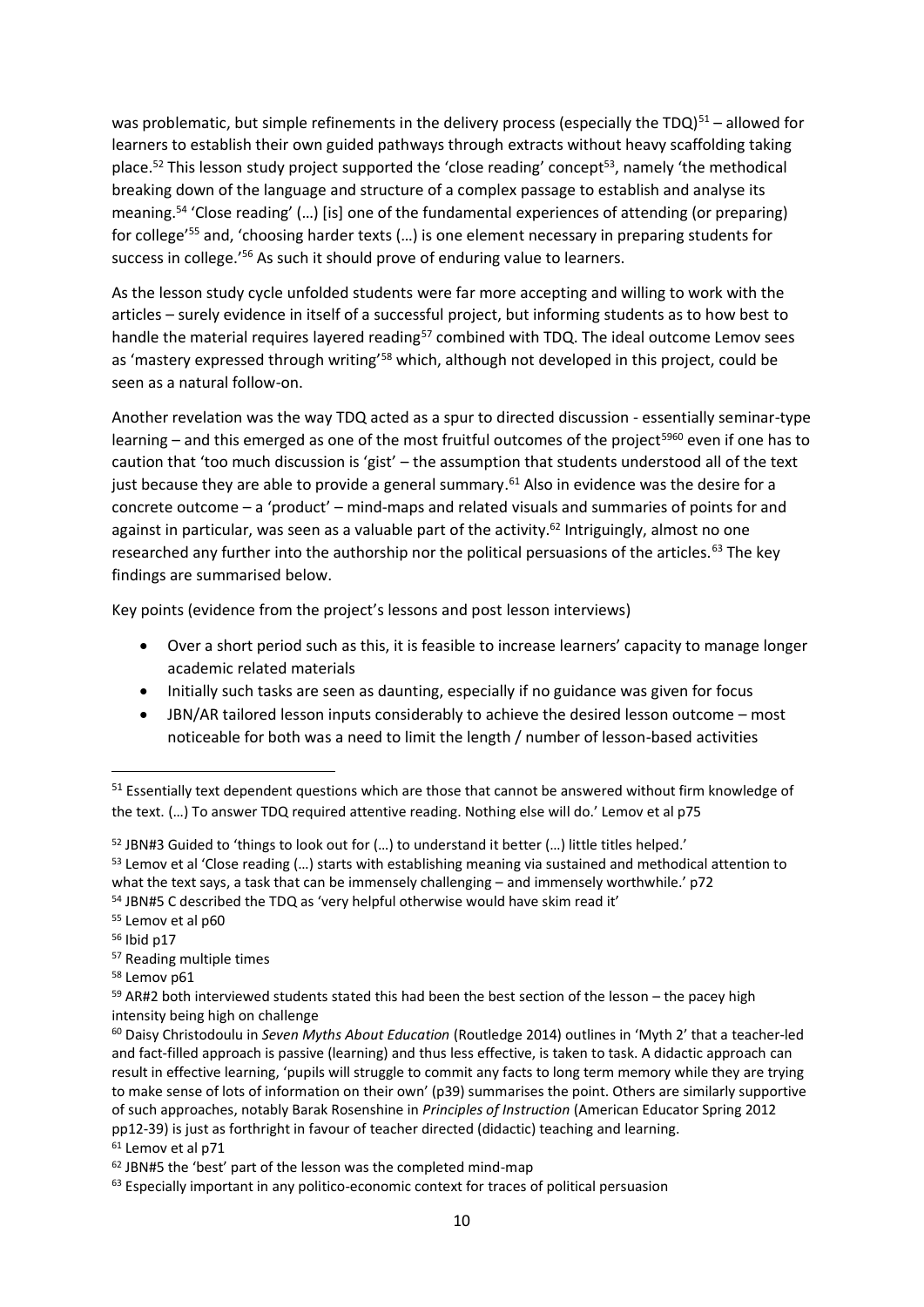- Outcomes improved hugely with pre-released questions or other related tasks / foci rather than merely asking them to read material
- Key terms and specific language are critical in deep understanding. A temptation to pass over unfamiliar words was apparent throughout in all 6 sessions.
- Increasing challenge, pushing beyond the boundaries of specifications (and connecting to real world events) has been valued by case pupils
- A lack of motivation occasionally apparent (something that might be explored further is there always the expectancy that the work will be done for them by us / others?)
- Teacher led discussion (questioning, probing, considering other perspectives etc) was seen by case pupils as particularly rewarding and enjoyable (didacticism)

Extracts used in the sessions:

#### **AR 12XEC**

AR#2: *Brexit, the Economics of International Disintegration* (American Economic Association Fall 2017)

AR#4: *The Elephant that Became a Tiger: 20 years of Economic Reform in India* (Cato Institute 2011)

AR#6: Economists (various) for Brexit *The Economy after Brexit* (2016)

## **JBN 12YMU**

JBN#1: Debussy and Spanish Nationalism (Arizona Journal of Hispanic Cultural Studies 2003)

JBN#3: Huib Schippers *The Guru Recontextualised?* (Asian Music 38, 1 2007)

JBN#5: Jan Ling *Is World Music the Classic Music of our Time?* (Popular Music 22, 2, 2003)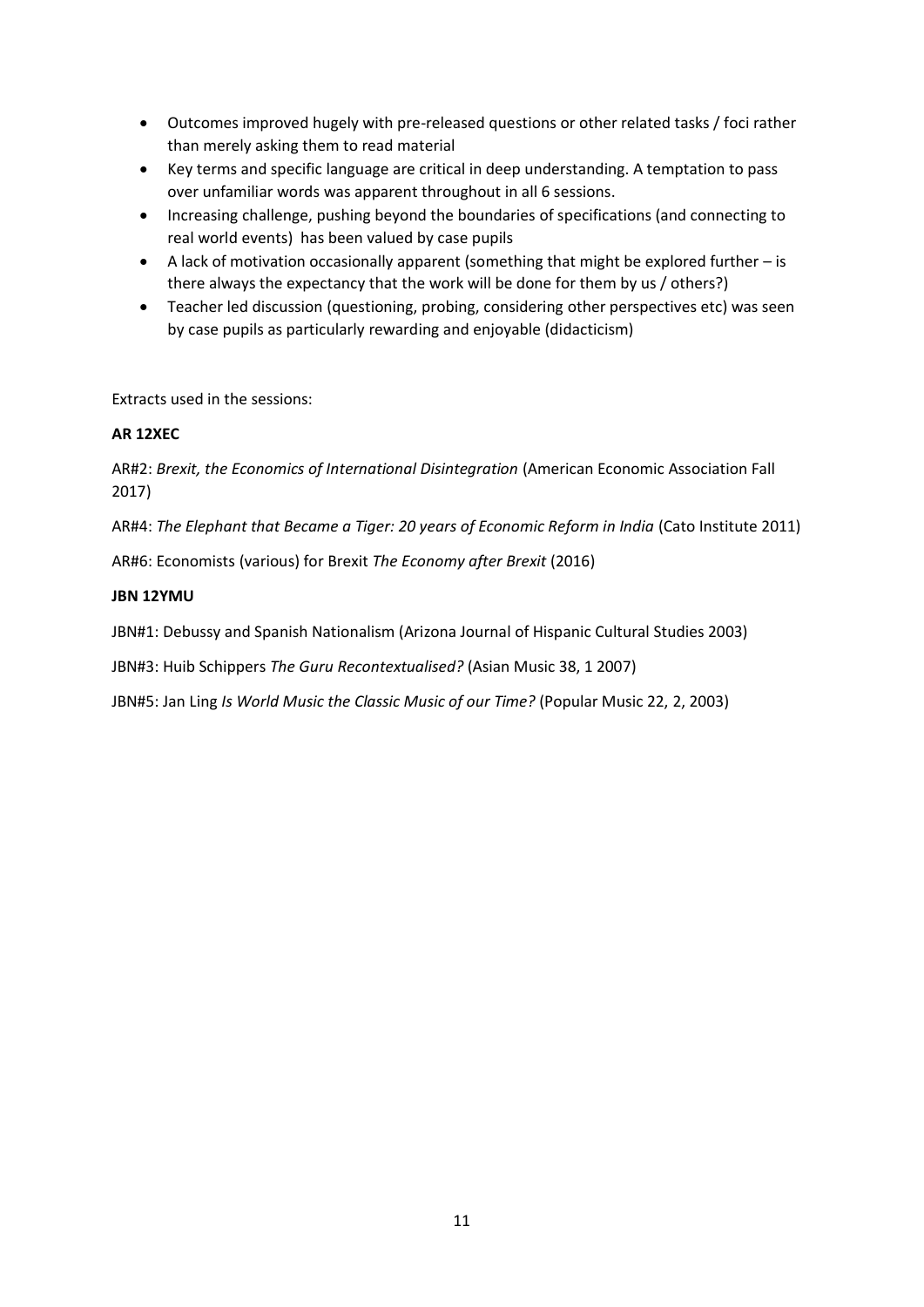# **APPENDIX – SUMMARIES OF LESSON DEBRIEFS**

Lesson study #1 JBN

12Music Thursday 14th June 2018 P5

# **Lamas / Colonised Consciousness of Spanish Music**

Stage 1 Metacognition

| Why?              | University style study; closing the gap; connection to course (C)                                                                                                                                                                                                                                                                                                                                                                                                                                                                                                                  |  |  |
|-------------------|------------------------------------------------------------------------------------------------------------------------------------------------------------------------------------------------------------------------------------------------------------------------------------------------------------------------------------------------------------------------------------------------------------------------------------------------------------------------------------------------------------------------------------------------------------------------------------|--|--|
|                   | Wider knowledge (M)                                                                                                                                                                                                                                                                                                                                                                                                                                                                                                                                                                |  |  |
| Reaction?         | Difficult; cultural links and background (C)                                                                                                                                                                                                                                                                                                                                                                                                                                                                                                                                       |  |  |
|                   | Surprises (M)                                                                                                                                                                                                                                                                                                                                                                                                                                                                                                                                                                      |  |  |
| <b>Strategies</b> | Highlight (M) [subsequently noted that M had colour-coded highlights                                                                                                                                                                                                                                                                                                                                                                                                                                                                                                               |  |  |
|                   | Re-read three times (approx. 1hr) (C)                                                                                                                                                                                                                                                                                                                                                                                                                                                                                                                                              |  |  |
| Challenges        | Next time summarise at foot of each page after reading (C)                                                                                                                                                                                                                                                                                                                                                                                                                                                                                                                         |  |  |
|                   | Ignore difficult words; next time look up the words (M)                                                                                                                                                                                                                                                                                                                                                                                                                                                                                                                            |  |  |
| Going beyond      | Listened to the Jota (C)                                                                                                                                                                                                                                                                                                                                                                                                                                                                                                                                                           |  |  |
|                   | Didn't get round to it (M)                                                                                                                                                                                                                                                                                                                                                                                                                                                                                                                                                         |  |  |
| Stage #2          | Article comprehension and answering the three questions posed re<br>the colonised consciousness: apparent difficulties with these tasks /<br>high on challenge and needed guidance and support; the flow<br>diagram supported the eventual understanding and the two key<br>arguments (the 'traveller composers' appropriating what they<br>considered Spanish to use in their works to add 'authenticity;'<br>caricaturing; commercialisation, and secondly the nationalist<br>composers erasing the eastern influences to connect Spain more to a<br>European musical heritage). |  |  |
|                   | Listening to the pieces: repertoire analysis.                                                                                                                                                                                                                                                                                                                                                                                                                                                                                                                                      |  |  |
|                   | Jota Espanol: both quite comfortable with repertoire commentary                                                                                                                                                                                                                                                                                                                                                                                                                                                                                                                    |  |  |
|                   | Chabrier Rhapsody: both able to identify key features; use of prior<br>knowledge apparent. Dance / recurring motif / large orchestra / 6/8<br>time (M); muted trumpet / repetition / dance (C)                                                                                                                                                                                                                                                                                                                                                                                     |  |  |
|                   | Debussy Estampes: as above. Habanero rhythm / sudden changes (C);<br>strumming and flourishes (M)                                                                                                                                                                                                                                                                                                                                                                                                                                                                                  |  |  |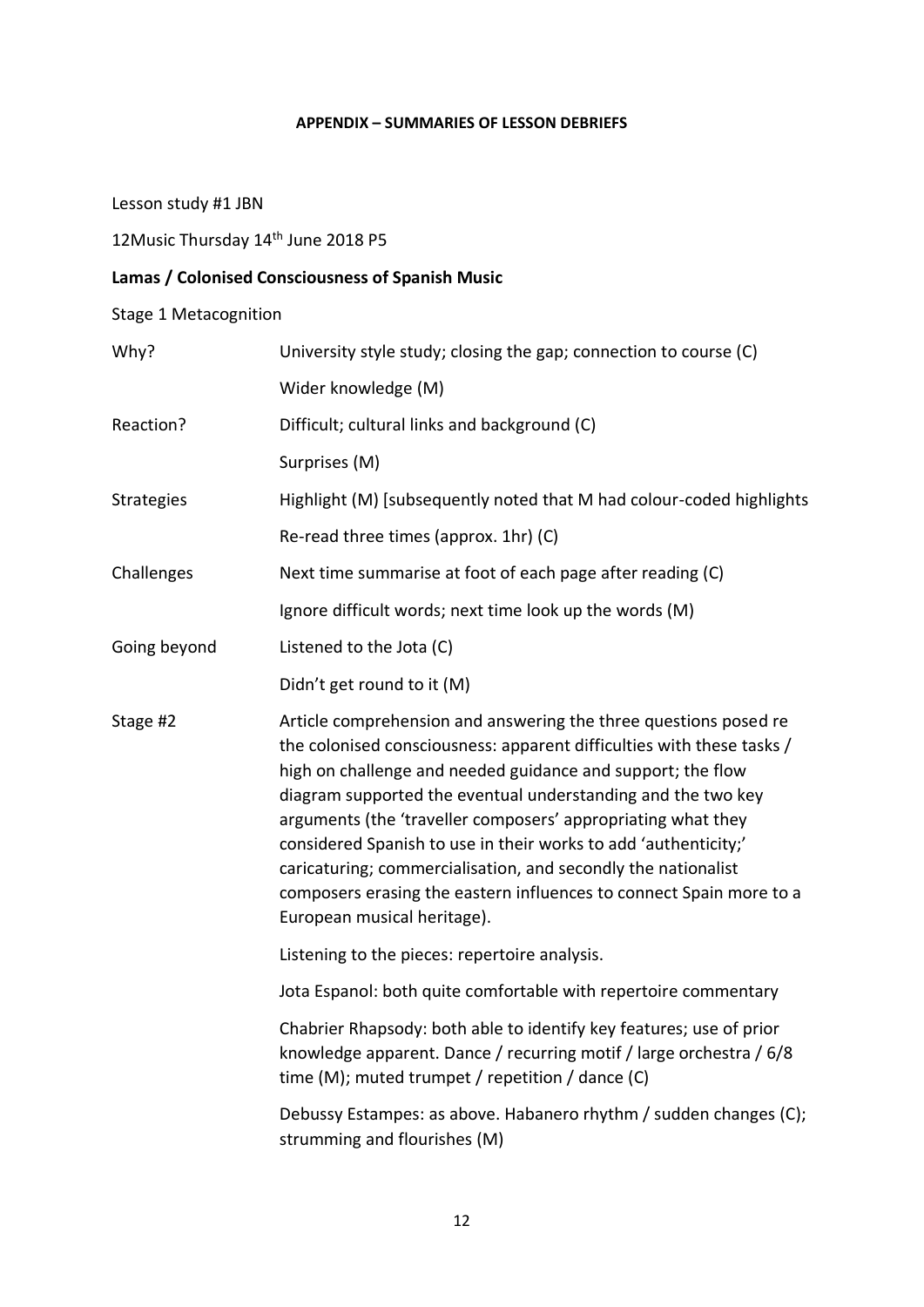|                  | Pedrell: 'doesn't sound Spanish' (C); 'not distinctive enough / not<br>dance like / diationic / no dissonance (M) |                                                                                                |  |
|------------------|-------------------------------------------------------------------------------------------------------------------|------------------------------------------------------------------------------------------------|--|
| Stage #3         |                                                                                                                   | Key questions linking back to extract: guidance and support required                           |  |
| Interview at end | Enjoyment:                                                                                                        | Going beyond specn but related to it (C) / Agreed (M)                                          |  |
|                  | Learned:                                                                                                          | other composers explored Sp music for own purposes<br>$(M)$ / questioning the authenticity (C) |  |
|                  | Best:                                                                                                             | Flow chart; explanations of key terms (M); summarising<br>and listening to the pieces (C)      |  |
|                  | Change?                                                                                                           | Guidance on the key aspects to look out for (M)                                                |  |
|                  |                                                                                                                   | Able to select more of the inputs / resources / articles<br>(C)                                |  |

AR 15/06/18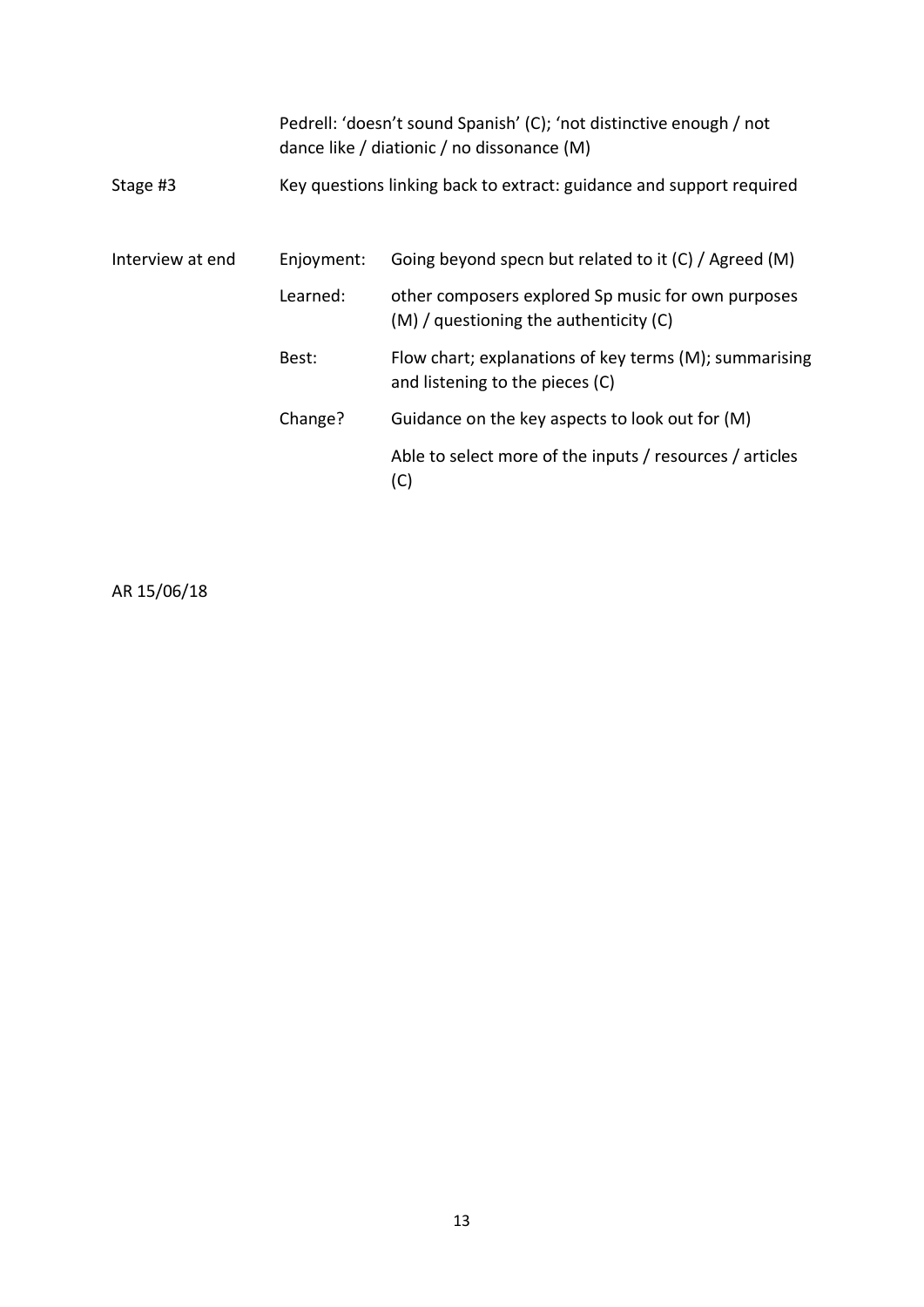Lesson study #2 AR

12Eco Friday 15<sup>th</sup> June 2018 P2

# **Sampson / Brexit Economic Disintegration**

## **Stage #1 Metacognition**

Why?

*(R) Extra reading to enrich the course (compulsory, as it was set as part of the course)*

*(N) Topical relevance, with current political resonance (particularly linking with the debate in parliament this week)*

Reaction?

*(R) Long document*

*(N) Interesting/intriguing*

Strategies?

(N) Divided the article into sections to tackle on different days; completed additional research to clarify terms; highlighting; summarising ideas in the margin and writing down definitions

(R) Highlighting, re-reading, didn't look things up

Going beyond?

*(N) Referring to Twitter; Google; looked at the abstract of the article on Twitter*

*(R) Didn't go beyond the text*

#### **Stage #2**

Working to identify the main themes of the article, in pairs, and listing them on whiteboards.

This was found to be challenging and identifying the 'deep structure' of the article proved difficult. (R) in particular required help from AR to clarify terms (i.e. 'welfare') and locking down subject knowledge/meaning.

(N+J) worked together to identify 5 areas [Trade barriers; customs union; financial sector impact; regulation; economic models]. There was a tendency for them to focus on the detail and get drawn into the analytical models themselves, rather than the 'big picture', although N showed an impressive awareness of and hunger to learn about how these models work and whether they are reliable.

(R+F) worked to identify 5 aspects [investment; effect on trade; immigration; post-Brexit options & consequences; welfare]. They found the material challenging and were nervous about whether they had the list 'right'.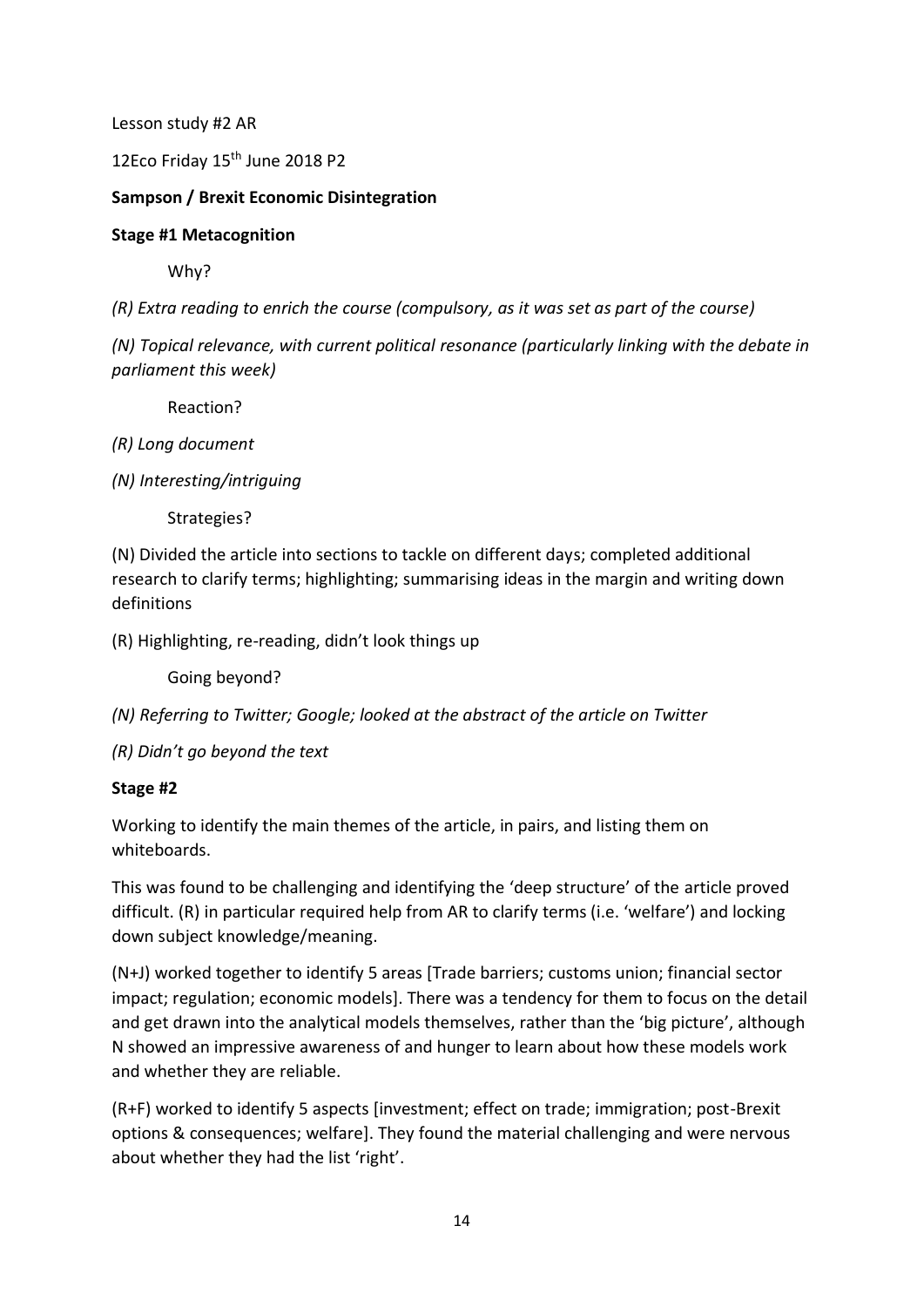AR then outlined the 5 points, as a summary. (R) made the observation that the author is strongly anti-Brexit, and discussion ensued about how he builds a persuasive argument.

# **Stage #3**

Pupils worked in pairs to make mind maps around the five themes.

(R) observed that the 'sections are so long to summarise' and found the task daunting. In this section of the lesson (R+F) finished a summary of 5/5 points and (N+J) finished a summary of 2/5 points. All pupils found it difficult to identify deeper frameworks, sections of the argument and structural features within the unfolding argument.

AR observed that it may be helpful to write notes as an intermediate stage in tasks such as these i.e. (1) reading and highlighting; (2) short summary; (3) mind map.

AR lead discussion of the mind map on the board, asking questions as the session progressed. N demonstrated very strong wider knowledge/subject knowledge in this section and made sophisticated links between elements of the argument and the overall conclusion.

Short discussion and review: (R) found it 'hard to pick out main points'; (F) 'overwhelmed by detail'; (N) found the lesson 'high intensity'… 'hard to recall facts and fast paced.' (but when questioned further revealed that the pace wasn't fast 'in a bad way!')

| Interview at end | Enjoyment: Relaxed; informal; fast-paced (R); tight on time; helped<br>econ u/s; topicality; tying in data and theory (N) |
|------------------|---------------------------------------------------------------------------------------------------------------------------|
|                  | Learned: increased ability to work with such docs; being able to talk<br>more knowledgably about Brexit (N);              |
|                  | Best: the discussion element with teacher input (both)                                                                    |
|                  | Change? Guided questions to focus the reading (N); not keen on mind<br>maps $(N)$ ; help with complicated elements $(R)$  |

AR and JBN 15/06/18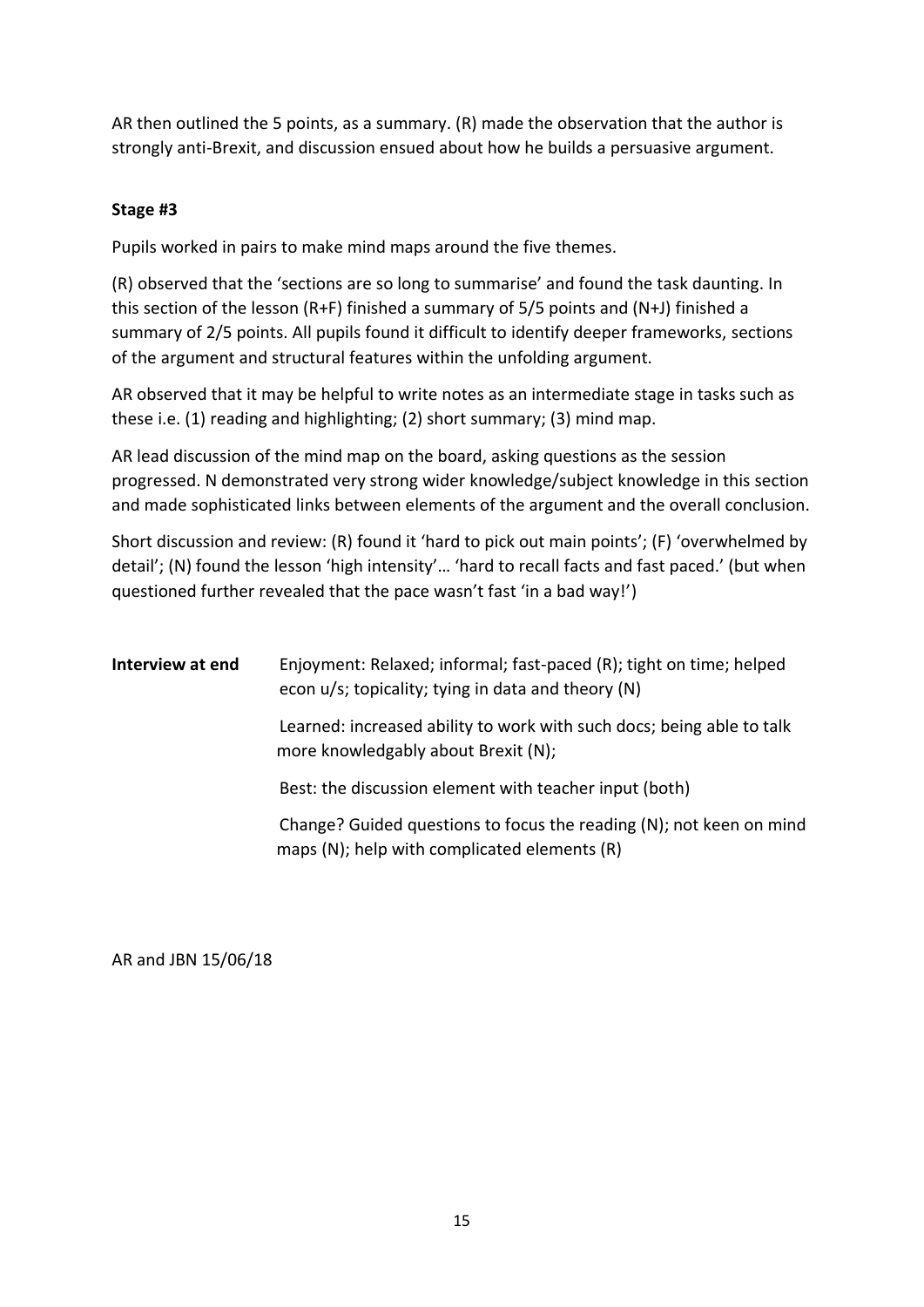Lesson study #3 JBN

#### **12Mus Thursday 21st June 2018 P5**

Huib Schippers, *The Guru Recontextualized? Perspectives on Learning North Indian Classical Music in Shifting Environments for Professional Training*

NB this session informed by, and prepared on, the outcomes of #1

#### **Stage #1 Metacognition**

*Comparison between working with this article and the previous one?*

*Easier / harder to access and understand?*

(C) Guided to, 'Things to look out for…to understand it better…little titles helped' (referring to pre-released focus questions to accompany article)

(M) 'One topic! … easier…in sections…one teacher' (experiences of)

*Approach (strategies)*

Both had colour-coded their highlighting in addition to 1 ¼ page of notes (C) and separate notes with sub-headings that followed extract (M) [length not seen]

*Pre-release questions / pre-work*

(C) 'Time consuming…worked with the sub-headings'

(M) 'Page numbers were good'

*What would be taken from this experience for the next session?*

(M) Annotate in margins

(C) Read in 'one go' rather than in sections

Both: make use of section (sub) headings

#### **Stage #2 Content and context**

Background to author and citations; 'What is a scholar? …'The source is good.' (C) Support required with this new area

Listen to extract A Shankar *Breathing Under Water* for features of Indian and non-Indian music; both effective apparently in these aspects of repertoire and features: 'Sitar apparent…drums join in late' (M); 'Stays in same key / scale… identifies the alap (slow intro)… timeless feel' (C)

Non-Indian aspects (M) strings part (C) sung in English

Paired article analysis concerning the meaning of the sliding scales. A challenging section that required pinpointing from the article, extraction and some explanation. Worked paired on unpacking the meanings. C able to pinpoint rapidly, M much less so (but did use own notes on the cultural diversity aspect).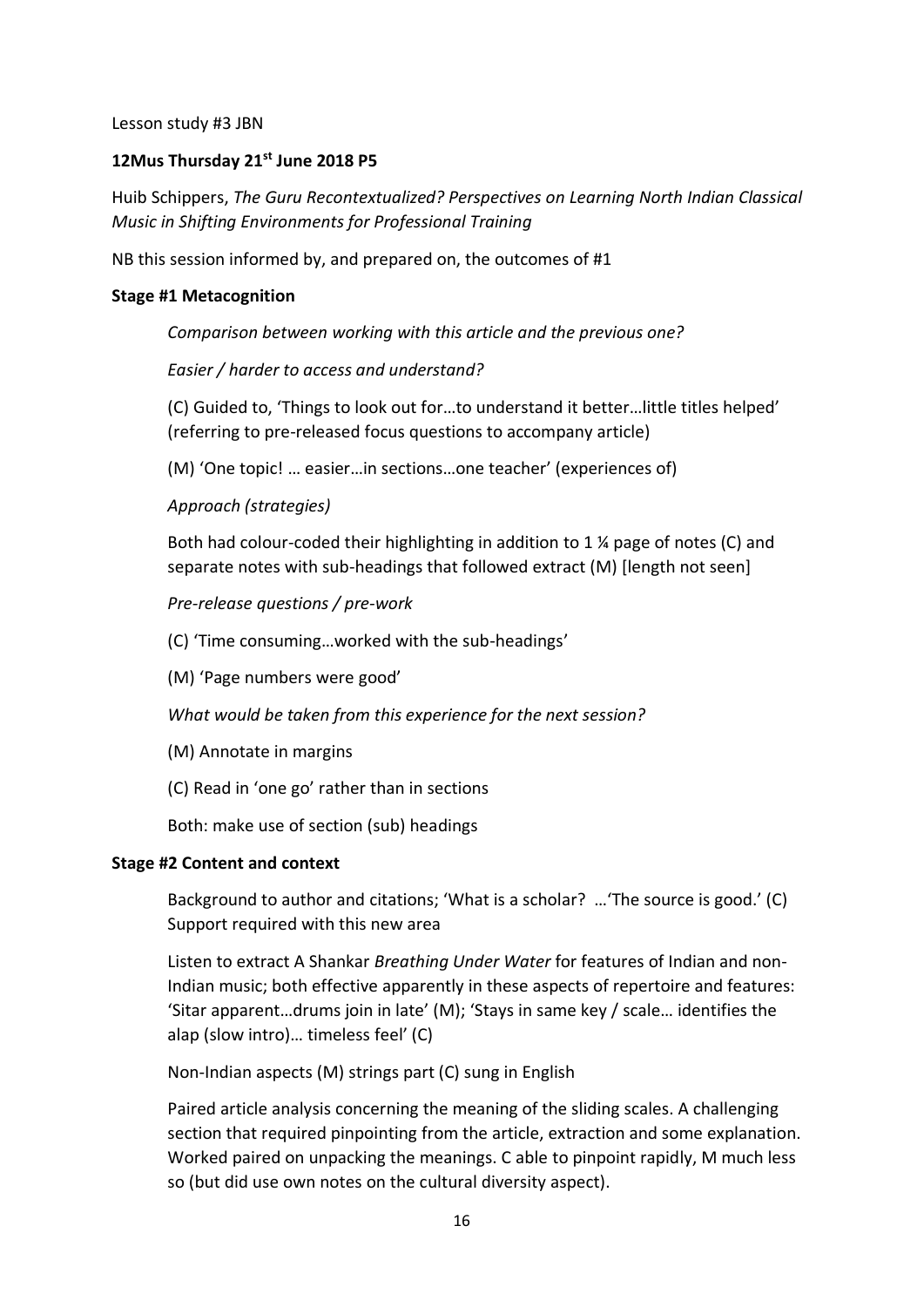# **Stage #3**

Review of these and then proceeded to work on the part populated mind-map. Some evidence of being tied up with the minutiae (e.g. of the timings of the day's lesson p126) but rather well done overall, there being almost complete consistency of C/M's 'product' with that of JBN (cells 1-4). Apparent that both would have liked to have completed the final cells, 5 and 6!

## **Interview at end**

*Liked most?*

Both Mind map compilation (despite C's jocular misgiving, 'No!' when suggested)

*Learned?*

(C) Definitions (M) Knowledge about teaching (the Indian repertoire)

*Worked best?*

(M) The sub-headings from the pre-released questions / pre-work

(C) The mind map completion

*Change for next time?*

(C) Speed matters a little to complete the m/map (M) Discussing the terms rather than write them

# **Postscript**

Both aware that in three sessions we have been unable to complete the intended material.

Possible re-think about expected outcomes but without guiding the session content further as aware that to maintain the intended challenge we shouldn't be rowing back on the demands envisaged. Consideration of two lessons might be a suitable way to deliver the content effectively yet retain continuity? Or reduce the content to fit the hour?

# **AR and JBN 22/06/18**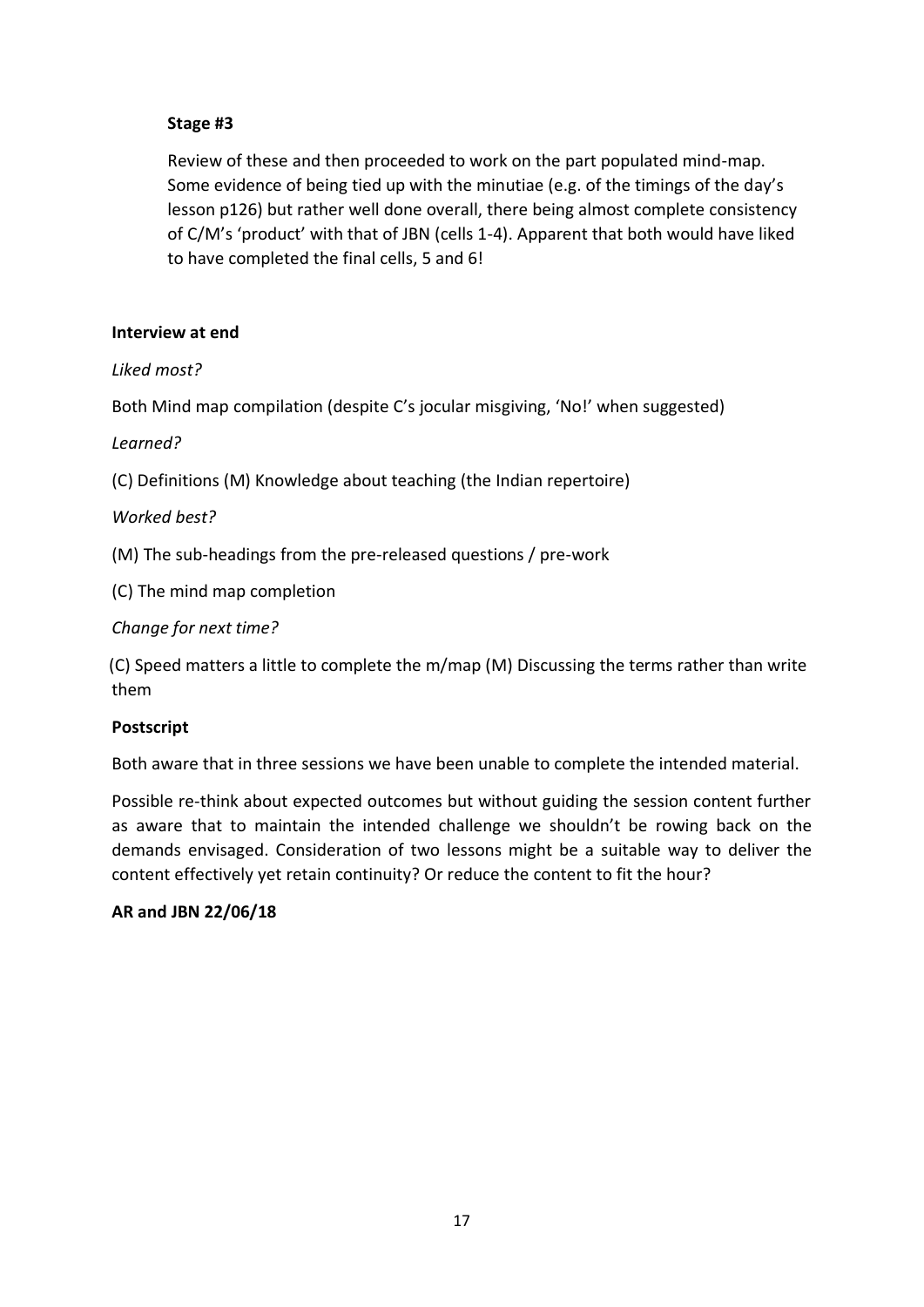# Lesson study #4 AR 'The Elephant that Became a Tiger'

#### **Introduction:**

Discussion around items in the news: Trade war between China and the US; tech giants and data.

#### **Task 1: Meta-Analysis of responses to the article**

Pupils found the film had good 'depth' and highlighted 'key issues as well as responses by the Indian economy to the economic crisis.'

(N) Preferred the writing style in the previous Brexit article. Found this one 'repetitive.'

(N) Considered this article to be lacking depth/detail. 'Didn't talk about Asia with enough specificity' in relation to World Bank (article sets up counter conclusions for Africa/central America without any detail). Liked key points about infrastructure.

(N) Identified lots of repetition due to exec summary. She considered that in order to access the material fully more historical context and background knowledge was necessary (i.e. googling around it)

(R) Found the Brexit article harder and it was longer. This one was easier to read.

General responses from the class:

- terms more difficult in this one.
- This one was longer (?)
- Didn't have as much familiarity with Indian context as the Brexit context.
- Brexit article structure had clear subheadings.
- Preferred the content of the Indian one liked its 'newness'.
- Appreciated links with inflation and unemployment and economic growth etc.
- Liked the focus questions looking specifically for positives and negatives, and felt that they would have got less from it if it hadn't been set up in this way.
- Read it twice including review. Skim reading, then reading again in more depth picking out parts that linked with the question.

#### **Task 1A: Authorship and Key Terms**

Few of the students had done background research on the author. (R) Looked up author in the lesson (!)

Key terms – (N) asked about 'fiscal stringency'

AR outlined the following terms: Economic development; Inward looking socialism; Crony capitalism; Maoism

Class came to the conclusion that having 'a rough idea isn't necessarily good enough!' when it comes to definitions.

#### **Task 2: Positives and Negatives Lists**

(N) Identified that there are about half and half in terms of positives and negatives. She plunged into the article straight away and had already highlighted text in the article to denote positives and negatives in her PDF version. She commented that the negatives often 'merge' into positives, which makes separating them out more challenging. (N) Identified environmental degradation which is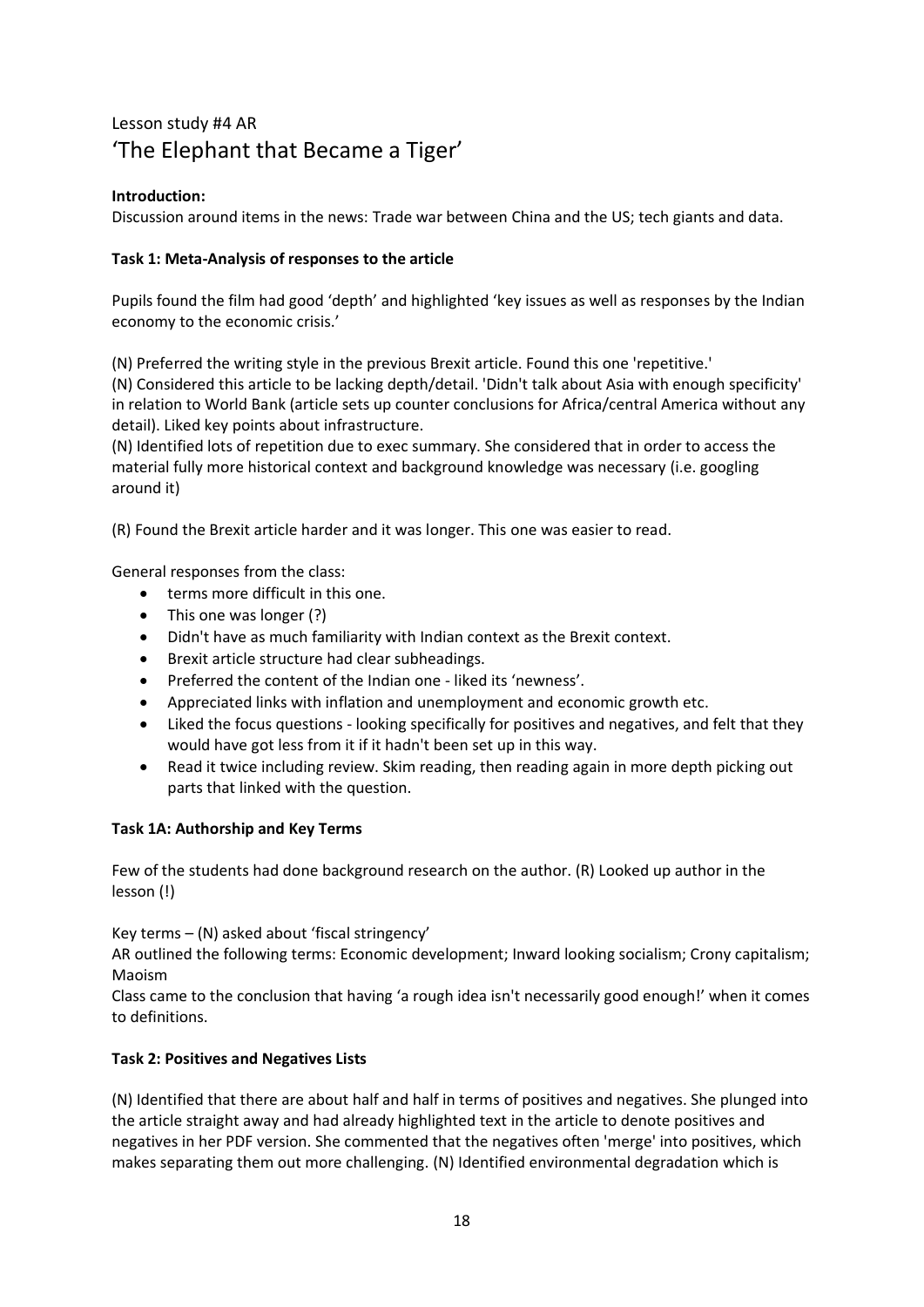implicit in the article, therefore taking material from the article and going beyond it based on her own general background understanding. Impressive!

(R) Was relying very much on those working around her during this phase of the lesson. (R) looked a little distracted and didn't contribute much in general discussion [not much evidence that R had engaged with the article]

General response - some of the class pre-created charts separating out the positives and negatives into columns. Students sometimes found it hard to focus on big picture questions I.e. 'Skills' rather than detail. The class appreciated the addition of ideas on the board, summarised by AR.

#### **Task 3: Cross-checking with the Spec**

The class cross-checked the notes on the board with the list of constraints from the spec. ticking them off.

All confident with this task, although (R) appeared to be seeking reassurance from fellow students. 10 of 17 factors were identified by the class. Strong link was established with theme 4 'development economics'.

Very positive feeling in the room when these points were revealed to have direct correspondence with the Spec., justifying the relevance of the reading material.

#### **Task 4: Plenary**

Consideration of relevant data / Population pyramid / Trading stats etc.

#### **Questions after the class:**

#### Aspects of the lesson enjoyed most:

(R) Interactive and conversational style

(N) Liked the structure, moving from meta-analysis, to substance (positives and negatives) and clarification of terms

#### Key learning:

(R and N) How to extract data and facts from longer articles

#### What aspect of teaching worked best?

(N and R) Group work then sharing, then intervention by AR to clarify (i.e. definitions)

#### What would you change in the future?

(R and N) This lesson worked better than the last one, due in part to having specific foci before completing the reading. Very good amount of content covered in 1 hour. This could be usefully expanded in future lessons.

Other: the use of laptops in the lesson is of interest. Difficult to know if they were used for the articles pdf / own notes etc or if it was for other purposes.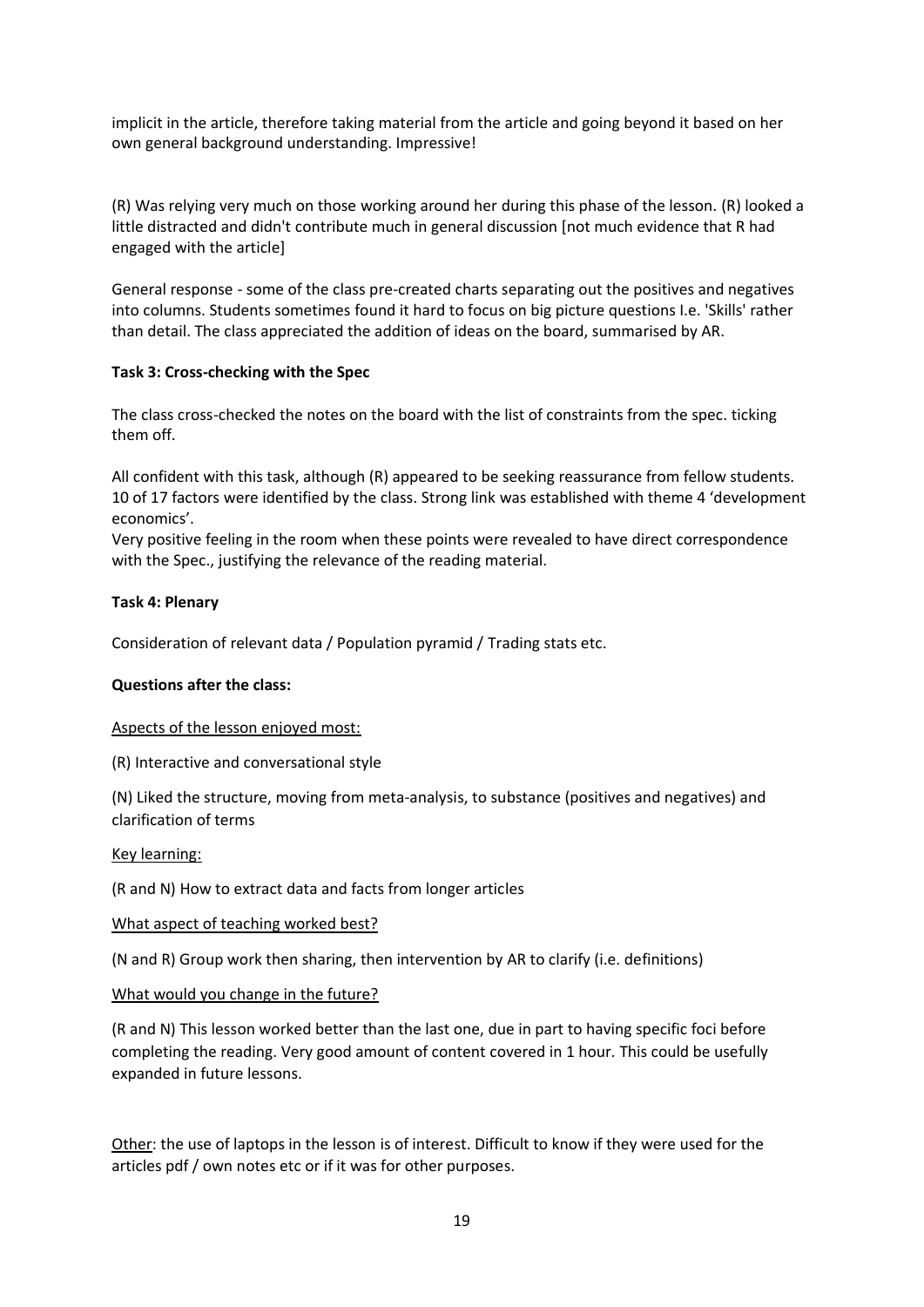Lesson study #5 JBN

#### **12Mus Wednesday P1 11th July 2018**

Jan Ling, *Is 'World Music' the 'Classic Music' of Our Time?*

Source: Popular Music, Vol 22, No 2, (May 2003)

#### **Stage #1 Metacognition**

*Comparison between working with this article and the previous one?*

(C) Split up…good (relating to the pre-work and notes construction from the sections)

(M) More about one thing… a case study

*Easier / harder to access and understand?*

(C) Good structure

(M) Summary points useful (the numbered lists in the article)

*Approach (strategies)*

Noted that both had bullet pointed summaries (completed pre-work)

(C) Read twice

*Pre-release questions / pre-work*

(C) Very helpful otherwise would have skim read it

*Experience from the 3 articles?*

- (C) Value of making notes now apparent
- (M) Value of summarising

#### **Stage #2 Content and context**

a. Quite a few examples needed explaining:

Understanding of key terms in extract: classic v classical; plethora

Neither was aware of the Grand Tour tradition in 18th c.

Galant style and 'empfindsamkeit'

b. Summarising the main argument actually quite well done by C (the analogy regarding travel and similarities was explained)

# **Stage #3 Mind map creation**

A framed activity with the key stems on A3 completed which dove-tailed with the subheadings for notes construction made for a more accessible task. 'We've done well' (C);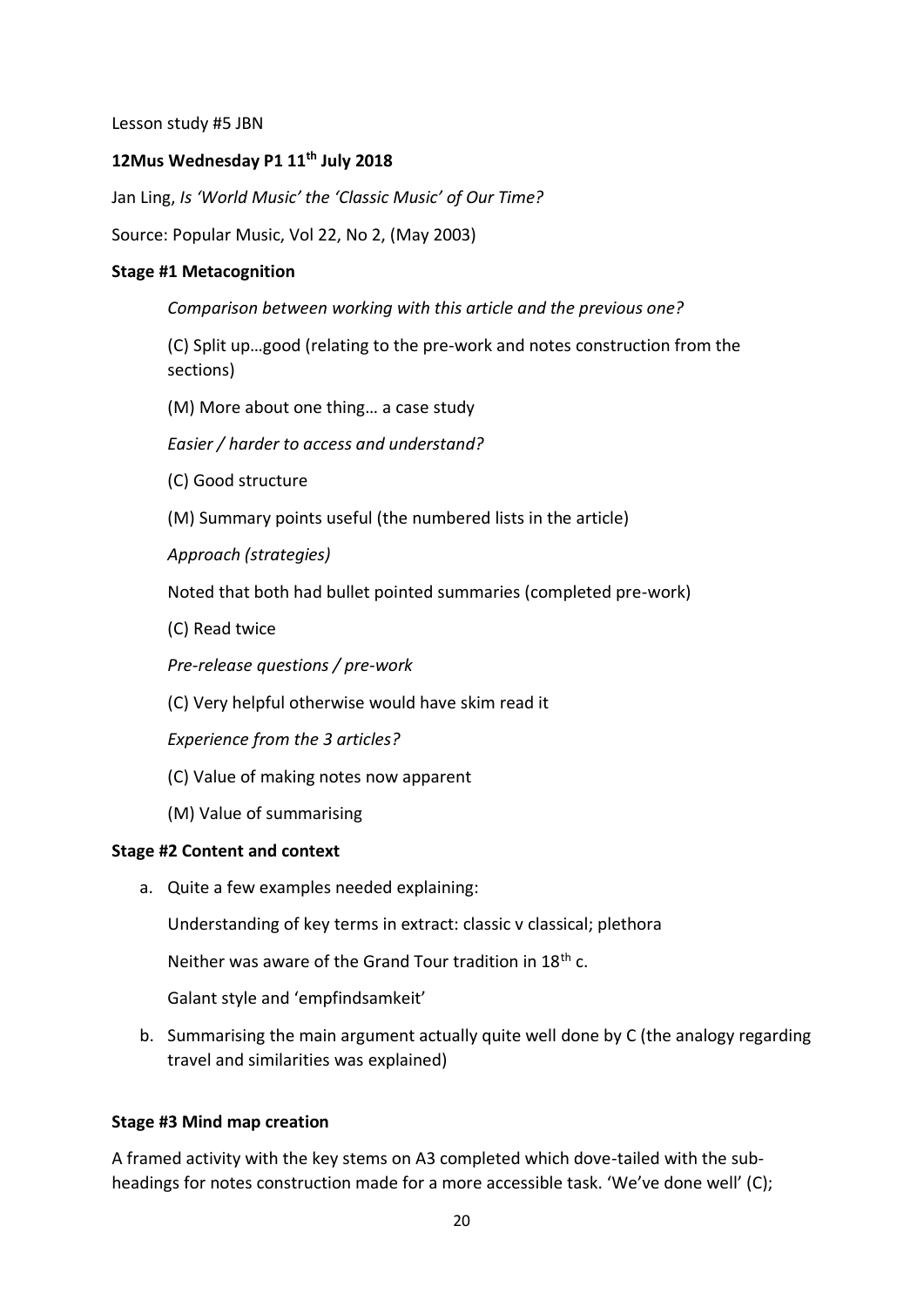'easier' (both) and in review at end their content correlates reasonably well with the handout summary from JBN.

Extension questions revealed plenty of engagement with material: discussion for the need for different instruments and aural v notation with world v classical (European); less analysis needed with world music (M); learning by ear not the way we learn it (C).

# **Interview at end**

*Liked most?*

(Both) The discussion questions at the end in which they could share their views

*Learned?*

(M) How world music has emerged and how classical music became popular

(C) The links between world and classical

*Worked best?*

(Both) The product – a one sided mind map

*Change for next time?*

Neither had suggestions here

AR 13/07/2018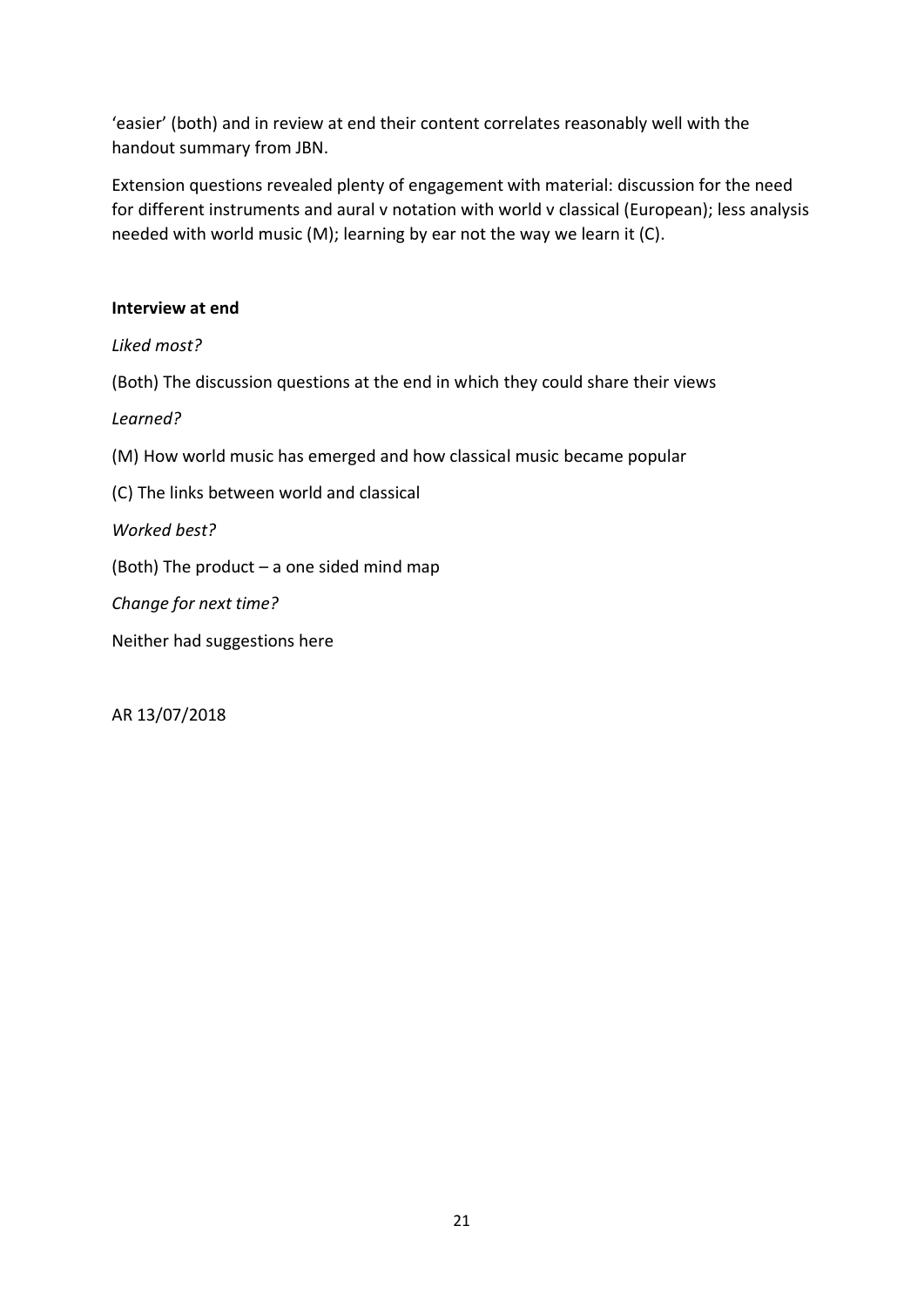Lesson Study #6 AR

# The Economy after Brexit

# **Intro**

Discussion of current news issues: protectionism and Trump; Tesla battery factory in China

#### **Stage 1: Meta-questions**

Intro to this section: Class discussion comparing Sampson's article (Lesson Study #2) and the present article.

(R) Found the article quite long this time; liked the structure; appreciated the fact that it is divided into lots of short sections with subheadings etc.; felt that the introduction to academics/authors would have been more helpful at the very beginning of the article; found the language easier than the first Brexit article

General class points:

- appendix included detail and no helpful links within the text. Footnotes would have helped with this;
- found this easier to access as they had more prior info about Brexit than the Indian economy;
- this article was good at showing both sides of the argument;
- sub headings and structure helped with comprehension;
- the language in this one was easier;
- rereading sections where necessary to clarify was helpful;
- it was difficult to work with the appendices in their current form;
- the lesson series as a whole has helped to build confidence with tackling longer articles, principally through repetition and practice.

# **Stage 2: Background to the article**

AR outlined the remit of this Pressure group of economists to oppose 'Project Fear', and highlighted the following features of the article through discussion: (1) Authors credibility underlined by inclusion of mini-CVs encouraging us to believe them to be trustworthy sources; (2) Clearly pro-free market approach; (3) The argument could have been better if there was reference to final data and robust case studies and Sampson's argument was far better substantiated in this respect

(J) met Roger Bootle at an IEA conference; he expressed the view that (quote) 'the euro is a disaster!'; he placed emphasis on the fact that the UK completes 70% of its trade outside the EU as a way of substantiating his positive view of Brexit in relation to the economy.

# **Stage 3 - Key questions from the article:**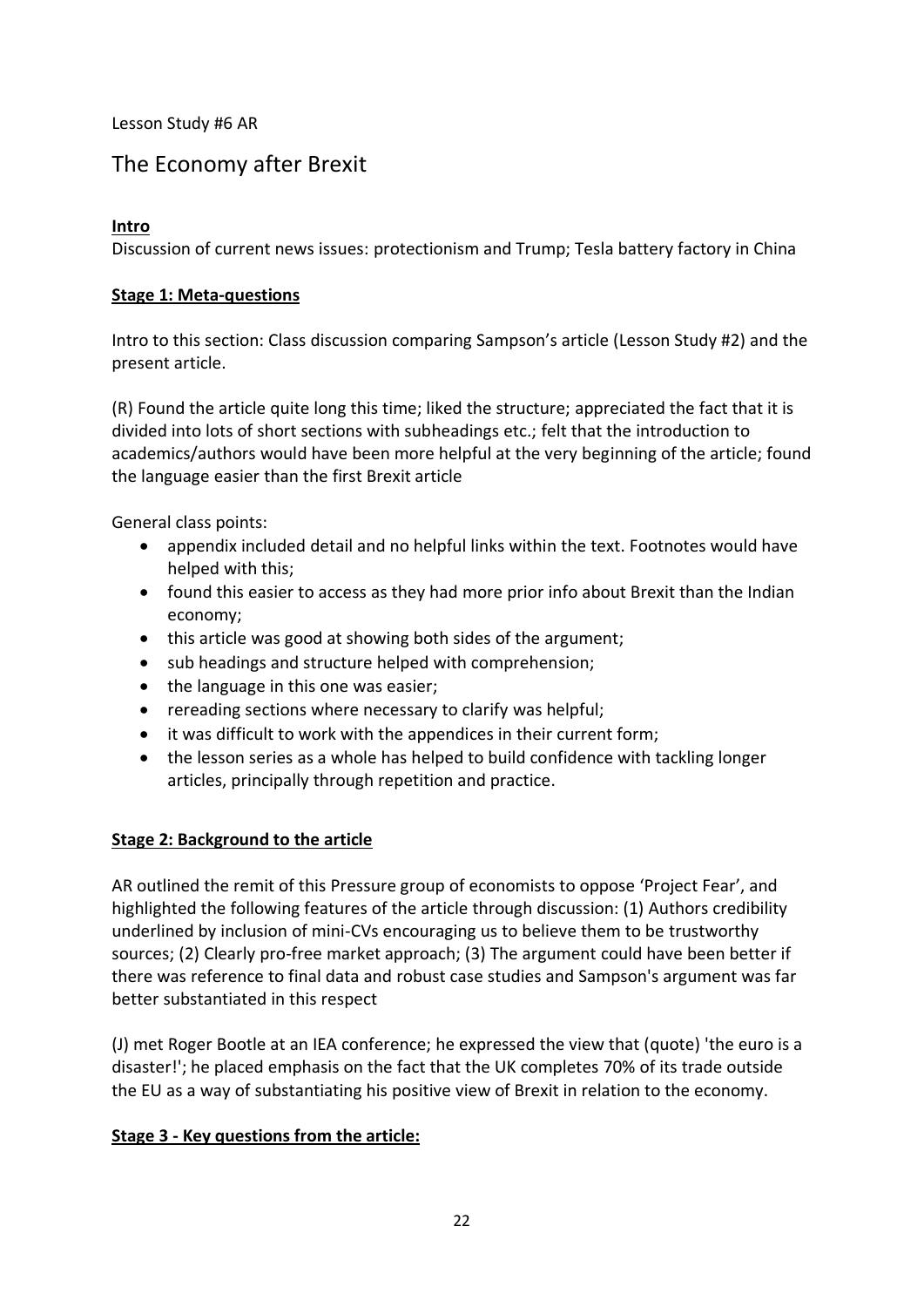White board task in pairs – pupils engaged with this and were purposeful (although this was a challenge contextually as it was the final session of the year!) 'What reasons are given to suggest EU membership has constrained UK economic performance?

(R) Made a class contribution highlighting how value of the pound would decrease;

(J) Made a class contribution about immigration and control of the boarders

(General points) UK is a significant net contributor; some EU policies don't work well for the UK i.e. the common agricultural policy; wage compression at the lower skilled workers in the economy; subsidies not positive overall; euro and business confidence an 'unmitigated disaster' according to Bootle; over-regulation

Why might there be grounds for optimism if the UK leaves the EU?'

(General) encouraging productivity in UK; no trade deal required with the EU (e.g. America has no trade deal); supply side reforms; WTO rules would apply; increase in jobs and more workers will move to stronger sectors

Worked as pairs/threes. When completed by them AR passed each a summary to crosscheck with their own output.

# **Stage 4: overall impressions**

The class appreciated covering this material and bringing their own views to the reading. In terms of this article, the class did no find it convincing overall due to the lack of supporting information included in the article, but found it a useful counter-argument to their previous encounters with the material.

# **Concluding Interview**

(J and R) Appreciated the extra reading and the fact that it feeds through to the reading element of exams

R particularly liked the slides to support the lesson structure and J liked to hear other people's views. Both appreciated the opportunity to reflect on the possible positive outcomes of Brexit. (J) identified a link between this material and her work on the Cambridge essay competition (re. link with common fisheries policy) Link with uni work is very positive (J) Reading the news is also really positive (J)

What would make such lessons even better for the future? (J and R) It would be helpful to make list of pros and cons before the lesson; both found the list of bullet points was very helpful